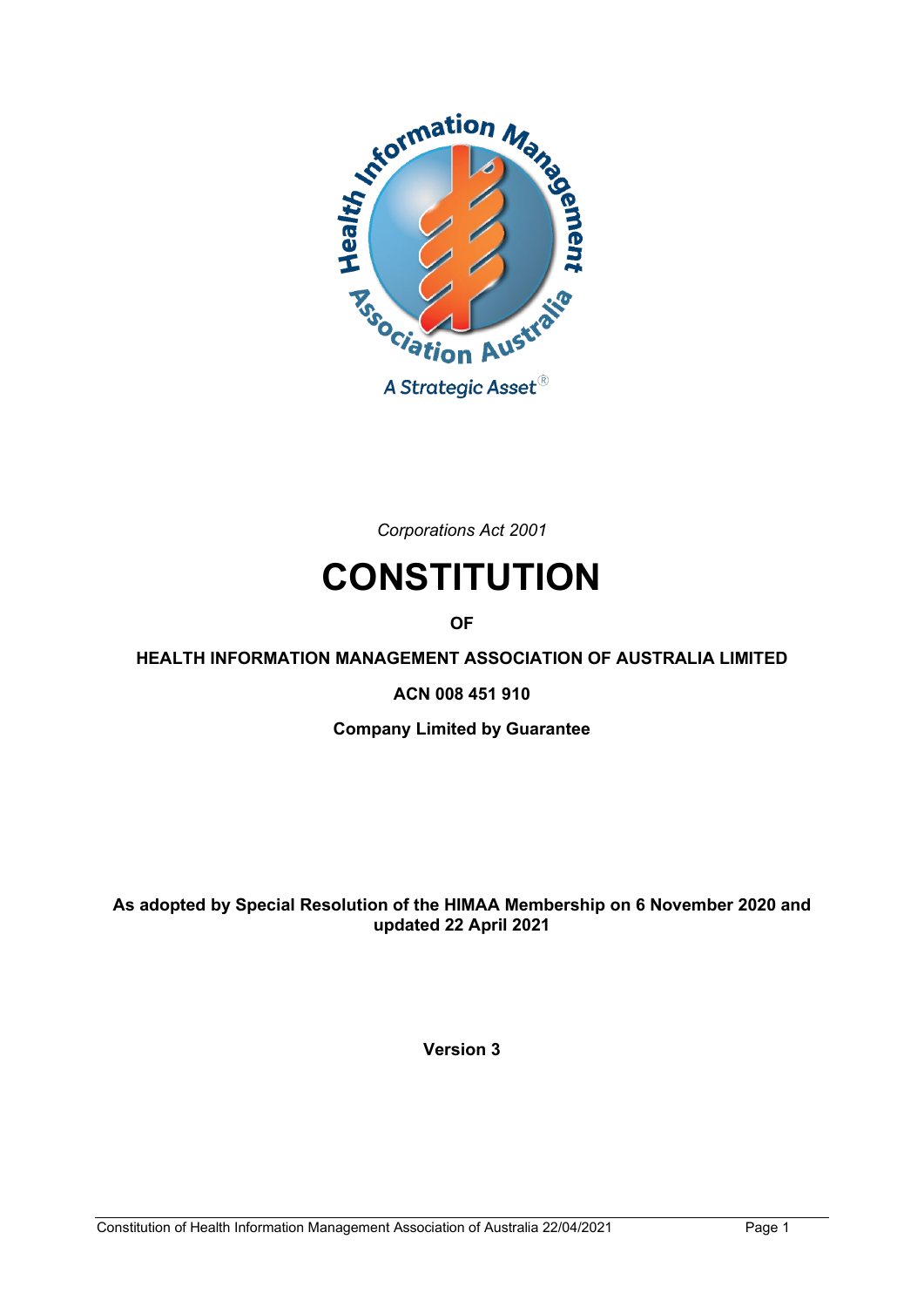## **1. DEFINITIONS AND INTERPRETATION**

- 1.1 In this Constitution unless the context otherwise requires:
	- (1) "**Accredited Programs**" means degree and other higher education courses in health information management (which may include clinical coding, health business management, or information systems/IT) that have alignment with HIMAA competency standards and that succeed in achieving professional accreditation by HIMAA or are approved by another entity designated by HIMAA from time to time:
	- (2) "**Approved Programs**" means courses in health information management at the vocational education and training level of tertiary education (which may include clinical coding, health business management, or information systems/ IT) that have alignment with HIMAA competency standards and that succeed in achieving HIMAA Approved Program status with HIMAA, or are approved by another entity designated by HIMAA from time to time:
	- (3) "**Association**" means Health Information Management Association of Australia Limited ACN 008 451 910, a company limited by guarantee;
	- (4) "**Board**" means the Board of Directors of the Association for the time being or such number of Directors as has authority to act for the Association;
	- (5) "**Branch**" means a branch of the Association established in any State or Territory, or other jurisdiction as determined by the Board from time to time;
	- (6) "**Branch Committee**" means the committee as approved by the Board and operated by a Branch;
	- (7) "**Branch Executive**" means the Members elected to manage a Branch, led by the Convenor of the Branch;
	- (8) "**Branch Members**" means the Members of the Association ordinarily resident within the area of the Branch;
	- (9) "**Branch Terms of Reference**" means the terms of reference approved by the Board from time to time as the rules for the regulation of the conduct of a Branch and its Members;
	- (10) "**Business Day"** means a day that is not a Saturday, a Sunday or a public holiday or bank holiday in the place where the Association has its registered office;
	- (11) "**CEO**" means the Chief Executive Officer of the Association;
	- (12) "**Committee**" or "**Committees**" means a Board advisory or delegated committee or committees, council, group or other body as authorised by the Board;
	- (13) "**Company Secretary**" or "**Secretary**" means any person appointed to perform the duties of the secretary of the Association;
	- (14) "**Convenor**" means the Member selected to lead a Branch Committee;
	- (15) "**Director**" means a member of the Board;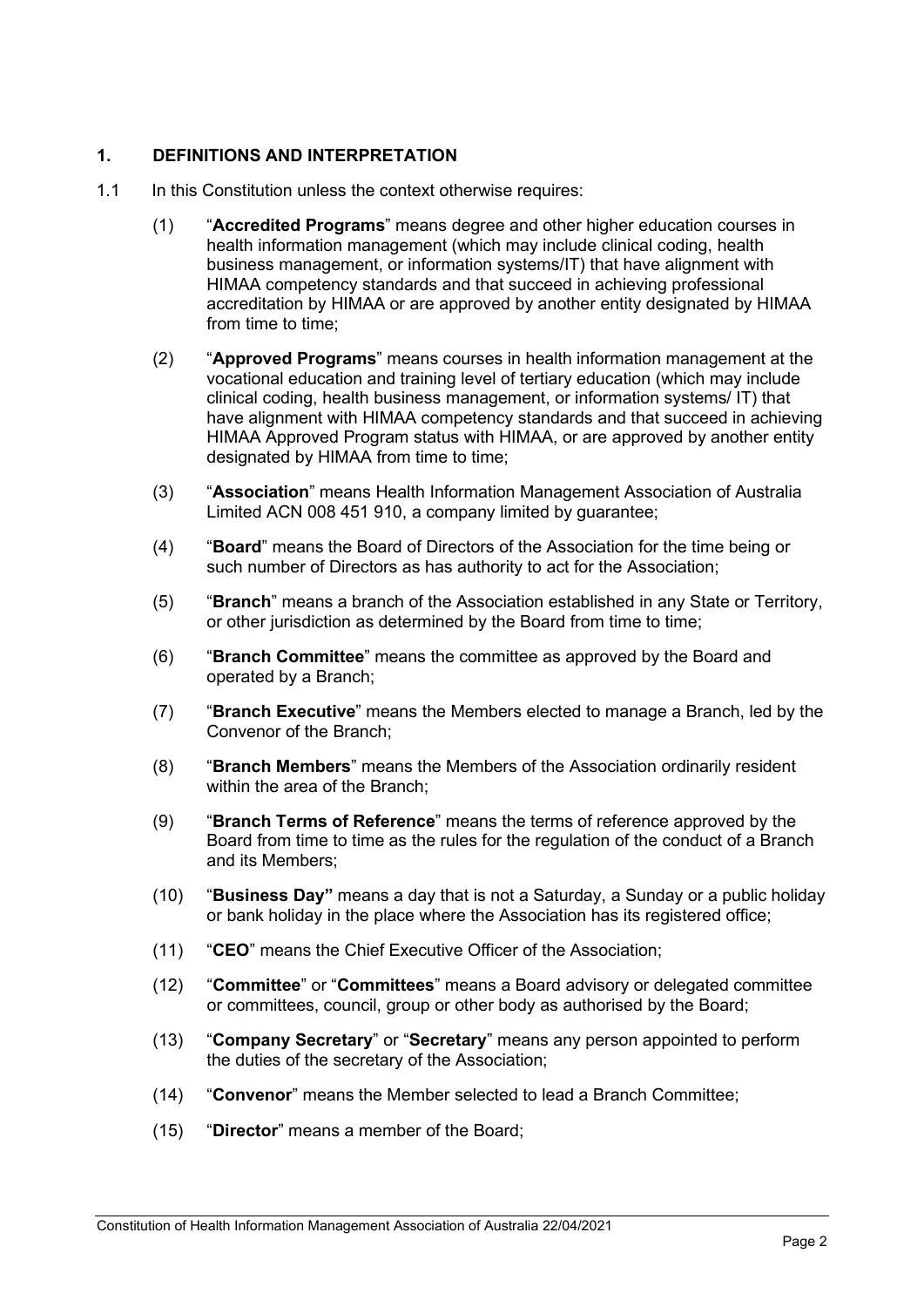- (16) The phrase "**health information management**" means the professional practice engaged in by members of the health information management profession as defined by HIMAA and approved by the HIMAA Board from time to time
- (17) The phrase "**in writing**" includes writing in any medium, including paper and electronic
- (18) "**Law**" means the *Corporations Act 2001* or any other relevant legislation and includes any amendments from time to time:
- (19) "**Member**" means the voting and the non-voting Members as defined in rule [7;](#page-3-0)
- (20) "**Professional Credentialing Scheme**" means the scheme by which health information professionals are certified as meeting the professional qualities and characteristics as determined by the Association;
- (21) "**Register**" means the register of Members of the Association kept in accordance with rul[e7.10;](#page-6-0) and
- (22) "**Seal**" means the common seal of the Association and includes any official seal of the Association.
- (23) "**Signature**" means the signature of the individual concerned as it would be handwritten by them, in an acceptable medium such as on paper or in electronic form.
- 1.2 Except so far as the contrary intention appears in this Constitution:
	- (1) an expression has in this Constitution the same meaning as in the Law; and
	- (2) if an expression is given different meanings for the purposes of different provisions of the Law, the expression has, in a provision of this Constitution that deals with a matter dealt with by a particular provision of the Law, the same meaning as in that provision of the Law.
- 1.3 Headings are for convenience only and do not affect the interpretation of this Constitution.

#### **2. REPLACEABLE RULES EXCLUDED**

Subject to Part 2B.4 of the Corporations Act, the replaceable rules do not apply to the Association.

## **3. PURPOSES**

#### 3.1 **THE ASSOCIATION**

The Association:

- (1) is a company limited by guarantee and a registered charity;
- (2) will operate predominately for the promotion, development and attainment of its objects;
- (3) will apply any profits or income in promoting its objects; and
- (4) is not carried on for the purpose of profit or gain to its individual Members.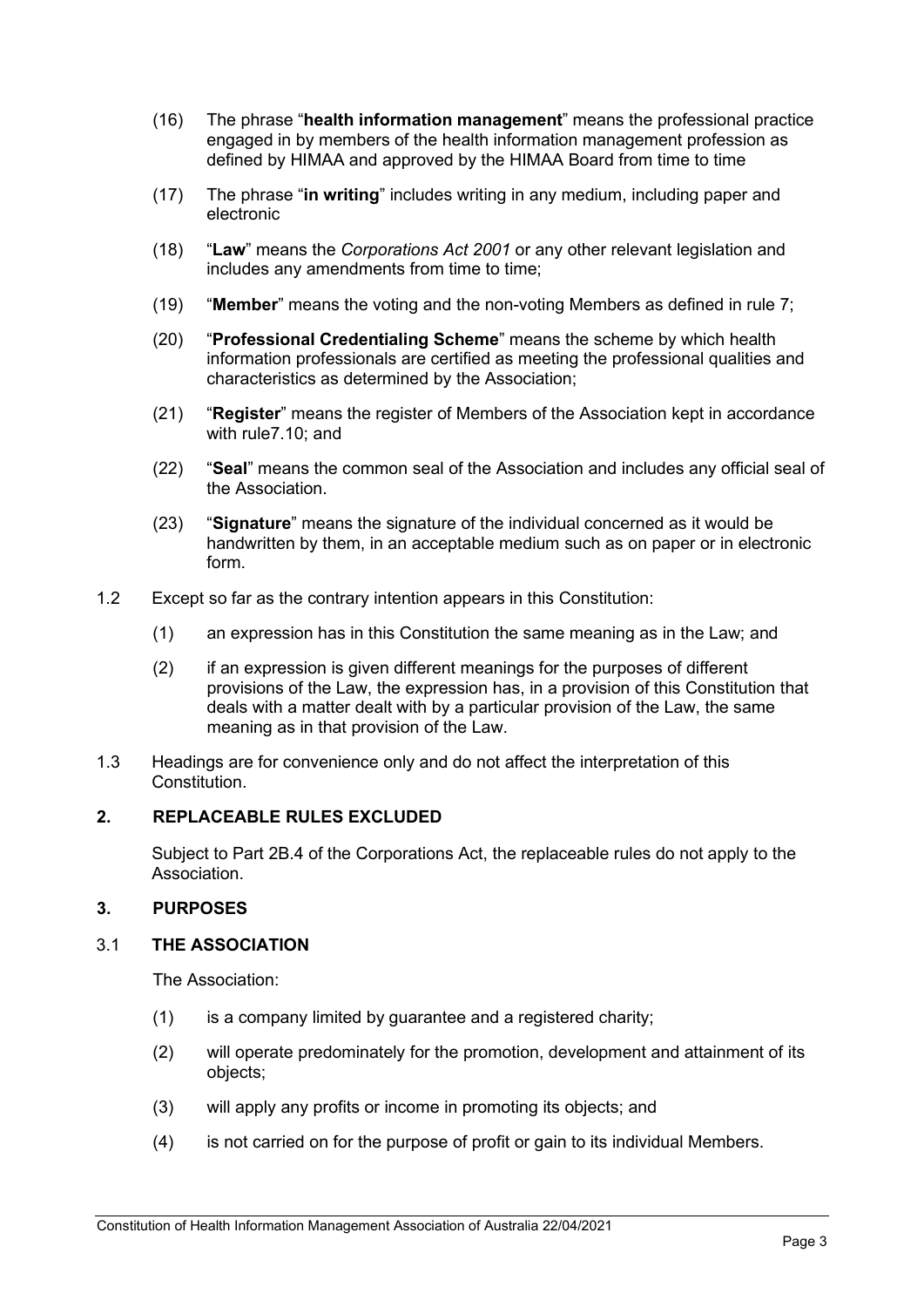## <span id="page-3-3"></span>3.2 **OBJECTS**

- (1) The primary object for which the Association is established is to provide a forum and support for members, including health information management professionals and other professionals interested or working in health information management.
- (2) To do all such other lawful things as may be incidental or conducive to the attainment of the above objects.

## <span id="page-3-2"></span><span id="page-3-1"></span>3.3 **POWERS**

- (1) The Association has all the powers of an individual and a body corporate but does not have the power to issue shares.
- (2) Despite rule [3.3](#page-3-1) [\(1\),](#page-3-2) the powers of the Association are ancillary to and exercisable only to pursue the objects of the Association set out in rule [3.2.](#page-3-3)

## <span id="page-3-6"></span>**4. APPLICATION OF INCOME AND PROPERTY**

- 4.1 The income and property of the Association, from wherever it is derived, must be applied solely towards the promotion of the objects of the Association set out in rule [3.2.](#page-3-3)
- <span id="page-3-4"></span>4.2 No portion of the income or property of the Association may be paid directly or indirectly, by way of dividend, bonus or otherwise to the Members.
- 4.3 Rule [4.2](#page-3-4) does not prevent:
	- (1) the payment in good faith of remuneration to any officer, employee or Member in return for any services actually rendered to the Association or for goods supplied in the ordinary and usual way of business; or
	- (2) the reimbursement of approved expenses incurred by any Member on behalf of the Association.

#### **5. LIMITED LIABILITY**

The liability of the Members is limited.

## <span id="page-3-5"></span>**6. GUARANTEE**

Every Member undertakes to contribute an amount not exceeding \$20 to the property of the Association in the event of its being wound up while the Member is a Member or within 1 year after the Member ceases to be a Member, if required for payment:

- (1) of the debts and liabilities of the Association (contracted before the Member ceases to be a Member);
- (2) of the costs, charges and expenses of winding up; and
- (3) for the adjustment of the rights of the contributories among themselves.

#### **MEMBERSHIP**

#### <span id="page-3-0"></span>**7. MEMBERSHIP**

#### 7.1 **NUMBER OF MEMBERS**

The number of Members is unlimited.

## 7.2 **MEMBERSHIP**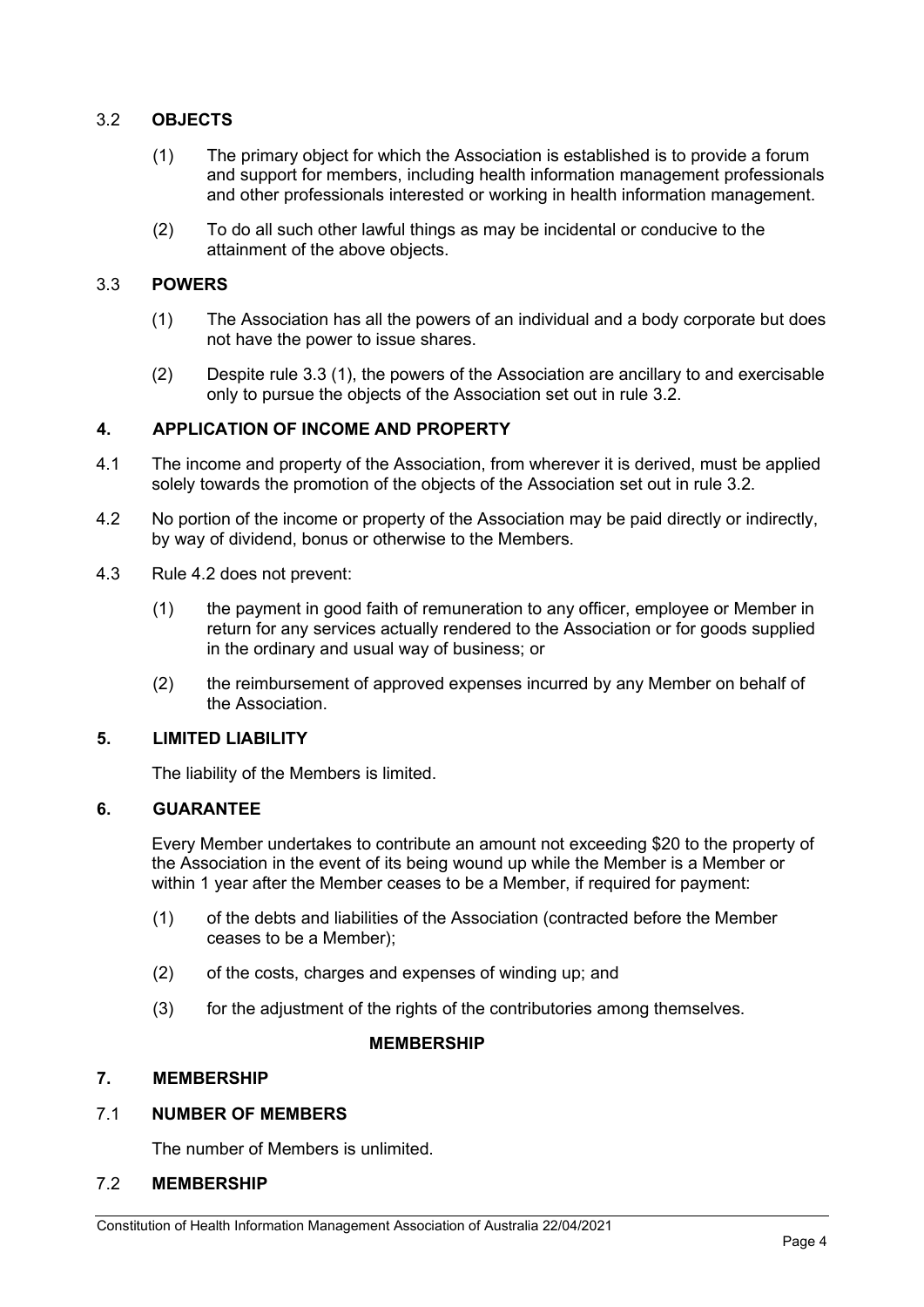The Members of the Association are such persons the Board admit to Membership in accordance with the requirements set out by the Board from time to time.

## 7.3 **CLASSES OF MEMBERSHIP**

As from the date of adoption of the Constitution, the Association has the following classes of Members:

- (1) "**Full Member**". Persons who are graduates of a Health Information Management degree program accredited by the Association or accredited by another entity recognised by the Association;
- (2) "**Fellow Member**". Persons who are Full Members who have practiced in health information management, who have been a Full Member for a minimum of seven continuous years, and have made a significant contribution to the field of health information management as recognised by the Board;
- (3) "**Senior Associate Member**". Persons who are a graduate of an Approved Program or have a minimum of five years senior level experience in the health information industry;
- (4) "**Life Member**". Full Members, Senior Associate Members or Fellow Members who in the opinion of and at the discretion of the Board, have made a significant contribution to the field of health information management or have rendered distinguished service to the health information management profession;
- (5) "**Associate Member**". Persons who are interested in, are working in, committed to or affiliated with the health information industry and are ineligible for any other Membership category; and
- (6) "**Student Member**". Persons currently undertaking a course of study (full-time or part-time) of a HIMAA Accredited or HIMAA Approved Program who is not in fulltime employment.
- 7.4 Those persons who immediately prior to the date of adoption of this Constitution were:
	- (1) current financial Full Members, continue as Full Members;
	- (2) current financial Fellow Members, continue as Fellow Members;
	- (3) current financial Senior Associate Members, continue as Senior Associate Members;
	- (4) current financial Associate Members, continue as Associate Members;
	- (5) current Life Members continue as Life Members; and
	- (6) current Student Members continue as Student Members.

## 7.5 **MEMBERSHIP RIGHTS**

Subject to this Constitution and in particular rule [7.6,](#page-4-0) Membership of the Association confers on a Member all rights and privileges of Membership.

- <span id="page-4-0"></span>7.6 The rights and privileges of Membership are limited in the following manner:
	- (1) Full Members, Fellow Members, and Life Members (who were previously Full Members) are: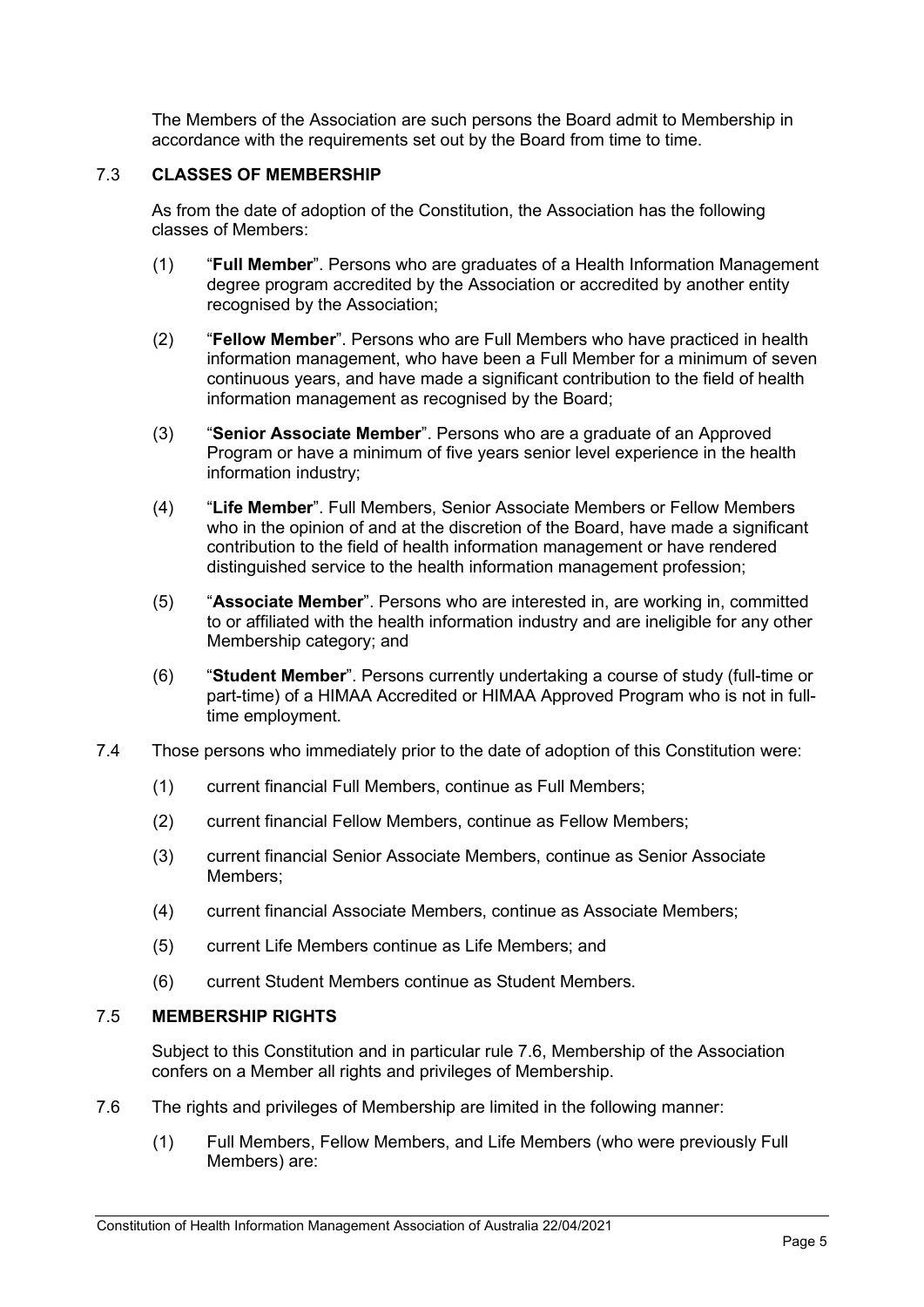- (a) entitled to vote at any general meeting of the Association; and
- (b) eligible for election or appointment to any Branch Executive; and
- (c) eligible for election or appointment as a Director of the Association.
- (2) Senior Associate Members and Life Members who may previously have been a Senior Associate Member are:
	- (a) entitled to vote at any general meeting of the Association; and
	- (b) eligible for election or appointment to any Branch Executive office; and
	- (c) eligible for election or appointment as a Director of the Association; but not in the capacity as President or Senior Vice President or Vice President of the Board.
- (3) Associate Members and Student Members are:
	- (a) not entitled to vote at a general meeting of the Association;
	- (b) entitled to vote at a meeting of a Branch;
	- (c) eligible for election or appointment to any Branch Executive but not in the capacity as Branch Convenor or delegate; and
	- (d) ineligible for election or appointment to the Board of the Association.
- (4) All Members are entitled to be a member of a committee, special interest group, working group or sub-committee of the Board or be appointed as a delegate of the Association as approved by the Board from time to time in its discretion, and to participate in HIMAA's professional credentialing scheme.

#### 7.7 **APPLICATION FOR MEMBERSHIP**

An application for Membership must:

- (1) be in writing in a form approved by the Board;
- (2) be accompanied by the requisite documentation and subscription as determined by the Board from time to time;
- (3) fully satisfy the qualifications and experience for any class of membership as determined by the Board from time to time;
- (4) be authorised by the applicant; and
- (5) be lodged with the Secretary (or delegate) for approval.
- 7.8 The lodging of any application for Membership is conclusive evidence that the applicant has agreed to become a Member of the Association and to be bound by the Constitution of the Association and any other rules or policies of the Association.

## 7.9 **APPROVAL FOR ADMISSION AND RENEWAL OF MEMBERSHIP**

- (1) The Board (or delegate of the Board), will consider an application for admission or renewal for Membership as soon as practicable after its receipt and determine, at their discretion, the admission or non-admission of the applicant.
- (2) If an applicant is accepted for Membership the Secretary will: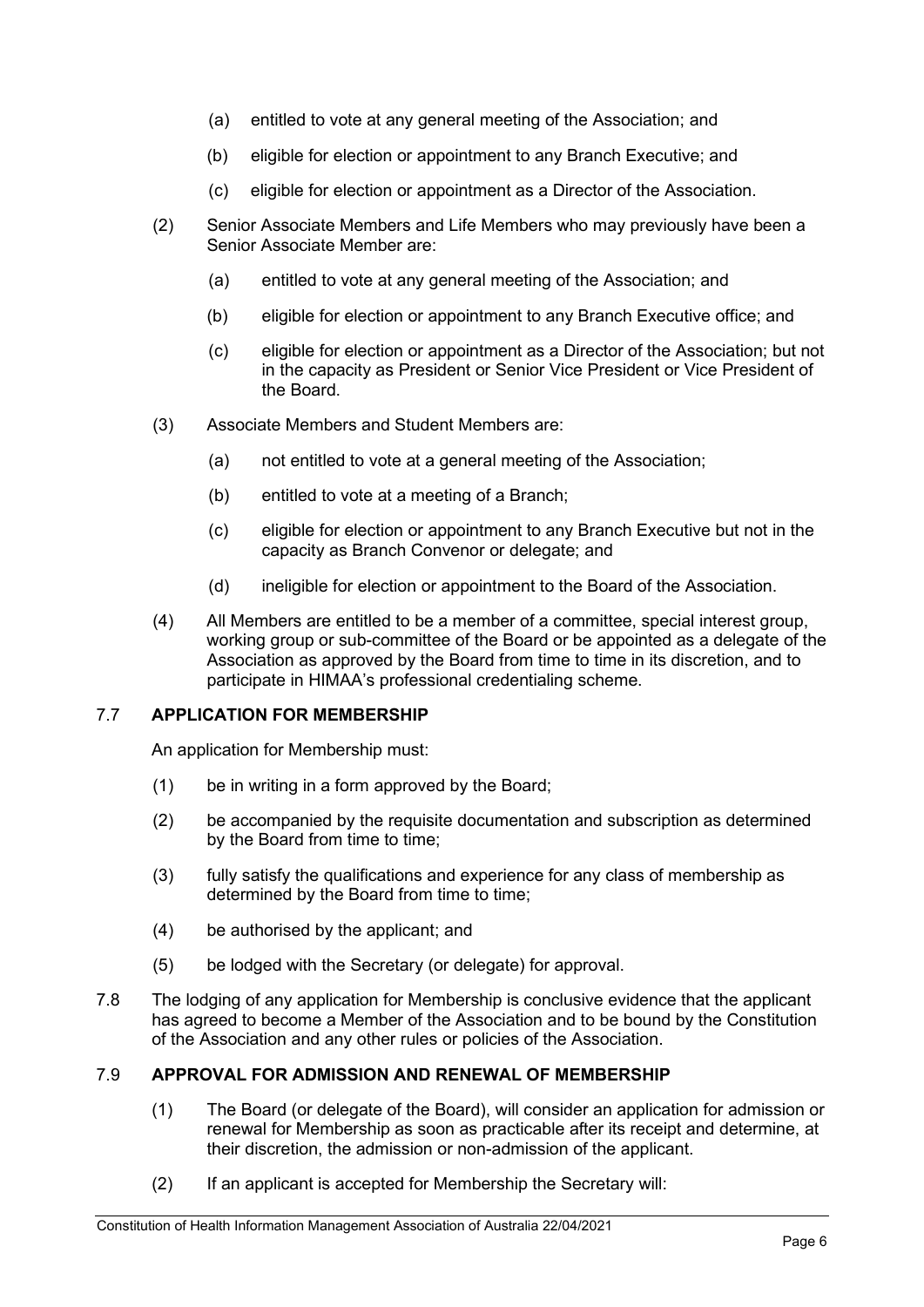- (a) notify the applicant in writing; and
- (b) enter the name and details of the Member into the Register in accordance with rule [7.10.](#page-6-0)
- (3) If an application for Membership or renewal of Membership is rejected, the Secretary must notify the applicant in writing.
- (4) The Board or delegate of the Board need give no reason for non-admission of renewal or an application for membership.
- (5) The Board's decision is binding and no further discussion will be entered into.
- (6) Each Member will be bound by this Constitution and the policies governing the **Association**

## <span id="page-6-0"></span>7.10 **REGISTER OF MEMBERS**

- (1) A register of Members of the Association must be kept in accordance with the Law.
- (2) The following must be entered in the Register in respect of each Member:
	- (a) the full name of the Member;
	- (b) the address of the Member;
	- (c) the class of the Membership;
	- (d) whether an approved certificate of qualification is held;
	- (e) the date of admission to and cessation of Membership;
	- (f) the membership number;
	- (g) confirmation that a certificate of Membership has been issued; and
	- (h) the date of last payment of the Member's annual subscription.
- (3) The Secretary may also enter in the Register such other information as the Board determines from time to time.

## 7.11 **NOTIFICATION OF CHANGES**

- (1) Each Member must notify the Secretary (or delegate) in writing of any change in that person's name, address including email details, facsimile number or telephone number, if any, within 1 month after the change.
- (2) All notices given in accordance with rules [86](#page-26-0) and [87](#page-26-1) to the address last notified are considered fully received.

#### 7.12 **CERTIFICATES OF MEMBERSHIP**

- (1) The certificate must be signed by the President or a delegated Member of the Board and by the CEO.
- (2) The certificate remains the property of the Association, despite the payment of any subscriptions, and must be returned if directed by the Board.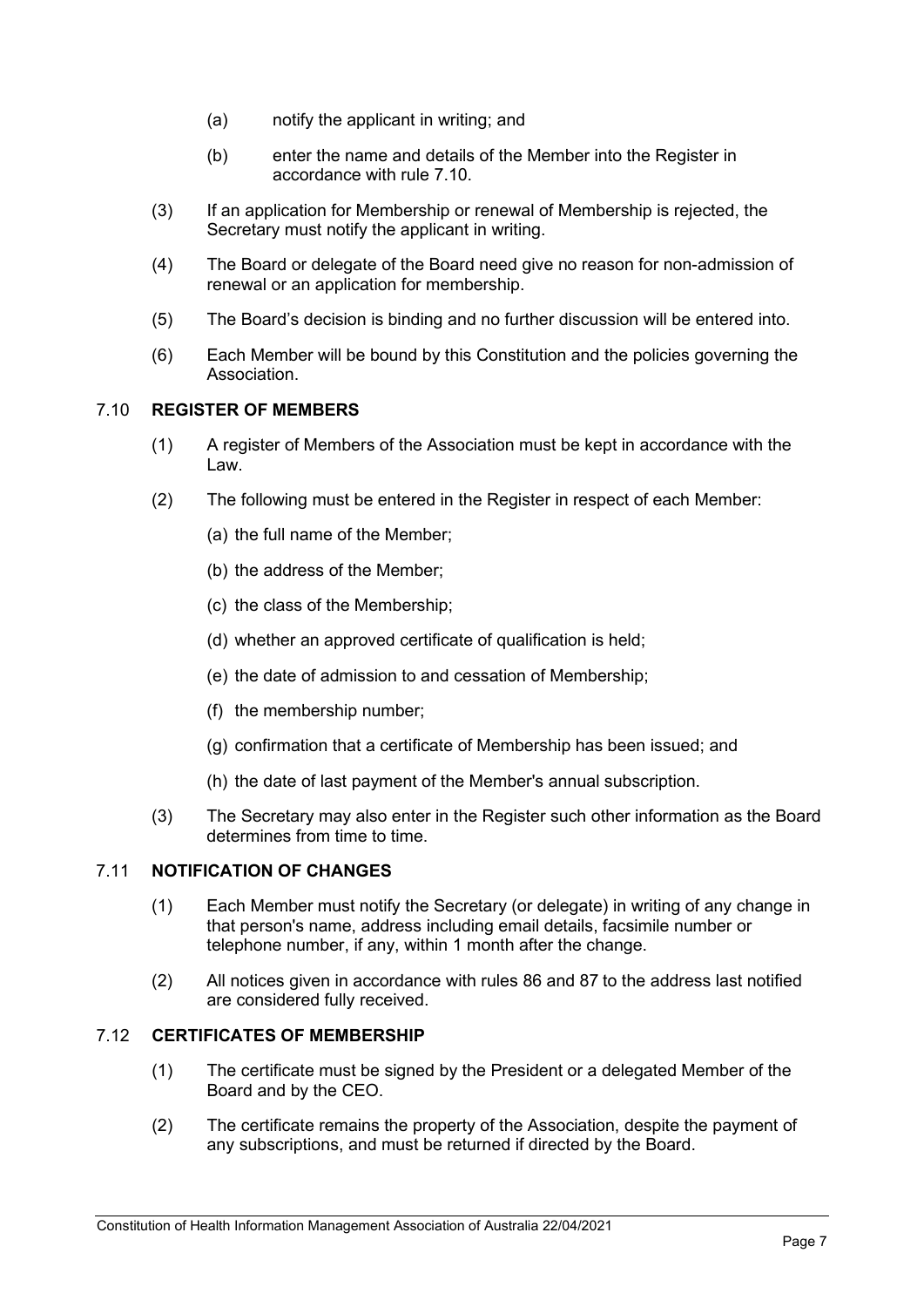(3) Certificates which have been lost or destroyed or rendered illegible may be replaced upon application by the Member to the Association in the form of a statement in writing that the certificate has been lost or destroyed, and has not been pledged, sold or otherwise disposed of, and, if lost, that proper searches have been made together with an undertaking by the Member, in writing, that if the certificate is found or received by that Member, it will be returned to the Association.

## **ANNUAL SUBSCRIPTION**

#### **8. ANNUAL SUBSCRIPTION PAYMENT**

- 8.1 Subject to rule 7.7, the annual subscription payable by a Member of the Association (except Life Members) is the sum or schedule of subscription rates recommended by the Board from time to time.
- 8.2 All annual subscriptions are due and payable on or before the date prescribed by the Board.
- 8.3 Unless a Member gives not less than 1 months' notice in writing to the Secretary on or before the due date for payment in any year of his or her intention to resign as a Member, the Member is liable for the annual subscription for the following financial year.
- 8.4 The Board may determine from time to time concessional or discount annual subscriptions as they deem fit.

#### **9. UNPAID ANNUAL SUBSCRIPTIONS**

- 9.1 If:
	- (1) the annual subscription of a Member remains unpaid for a period, as defined by the Board (or delegate), after it becomes payable; and
	- (2) a notice of default is given to the Member during this period,

the Member ceases to be entitled to any of the rights or privileges of Membership, but these may be reinstated on payment of all arrears if the Board (or delegate) think fit to do so.

9.2 If the annual subscription of a Member remains unpaid for a period, as defined by the Board (or delegate), after it becomes payable, the Member ceases to be a Member.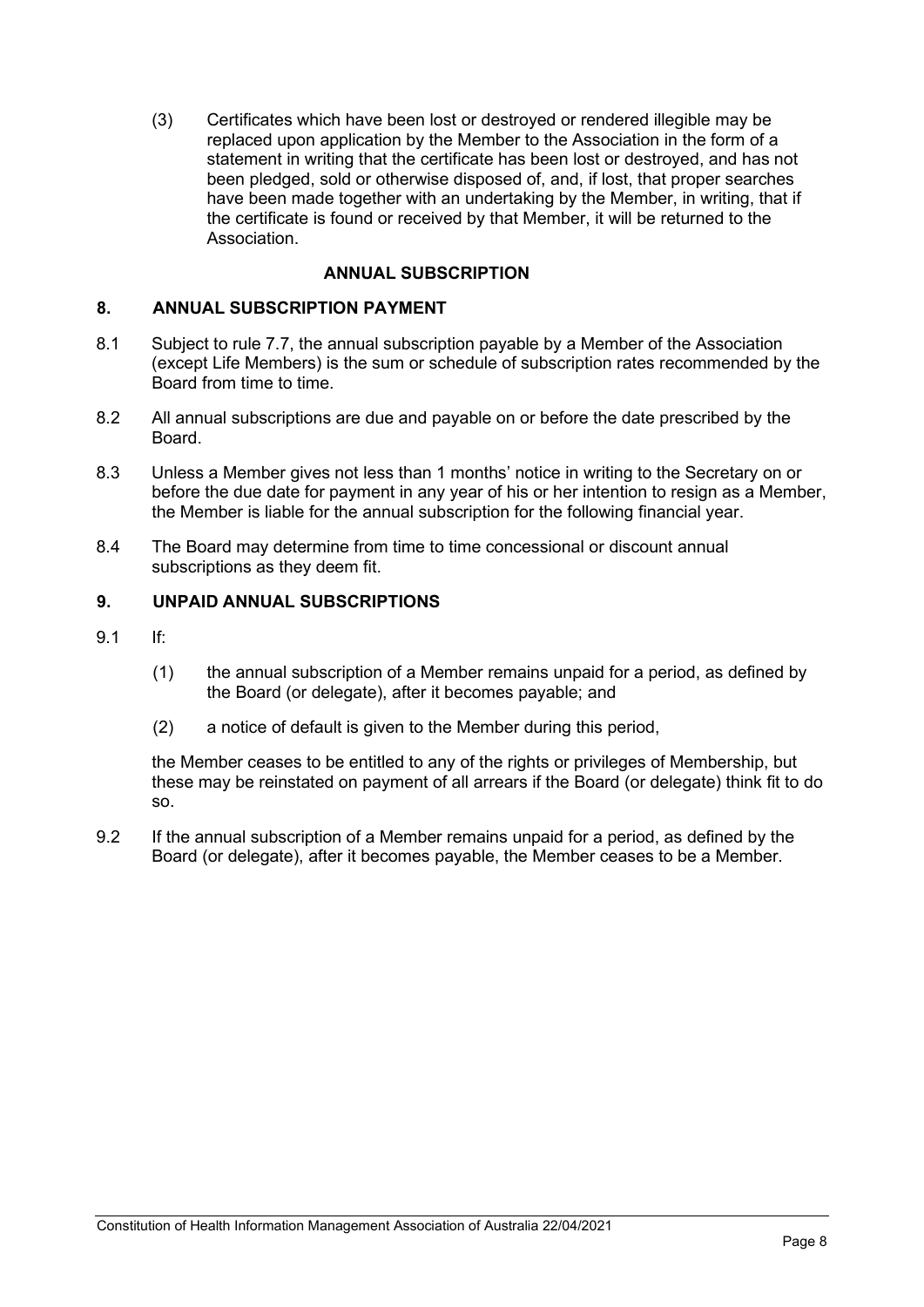## **CESSATION OF MEMBERSHIP**

#### <span id="page-8-0"></span>**10. RESIGNATION**

- 10.1 A Member may resign from Membership of the Association by giving written notice to the Secretary or delegate.
- 10.2 The resignation of a Member is deemed to take effect from the date of receipt of the notice of resignation or such later date as is provided in the notice.
- 10.3 In the event of a resignation by a Member there will be no refund of membership subscription for the current subscription period.

## **11. AUTOMATIC CESSATION OF MEMBERSHIP**

A Member immediately ceases to be a Member:

- (1) on the death of the Member;
- (2) if the Member's Membership is not renewed in accordance with rule 7.9;
- $(3)$  if the Member resigns in accordance with rule [10;](#page-8-0)
- (4) if the Member's Membership is forfeited under rule [12;](#page-8-1) or
- (5) if the Member is expelled under rule [13.](#page-8-2)

#### <span id="page-8-1"></span>**12. SUSPENSION AND FORFEITURE OF MEMBERSHIP**

- (1) On suspension for any reason, the Member will return their certificate of membership to the Association and such certificate will only be returned upon reinstatement of membership.
- (2) A Member may be suspended or may be declared by the Board to have forfeited his or her Membership:
	- (a) if the Member ceases to hold the qualifications prescribed by the Association as a condition of Membership; or
	- (b) if the Member fails to deliver up his or her certificate of Membership to the Board as required.

## <span id="page-8-2"></span>**13. DISCIPLINING MEMBERS**

- <span id="page-8-3"></span>13.1 The Board may resolve to warn, suspend or expel a Member from the Association if the Board, in accordance with Board policy, considers that:
	- (1) the Member has breached or wilfully refuses or neglects to comply with the provisions of this Constitution or any rules or policies adopted by the Association from time to time; or
	- (2) if the Board, after due investigation, considers that the Member's behaviour is causing, or is likely to cause harm to the Association.
- 13.2 A Member must be given notice in writing by the Secretary of the decision under rule [13.1.](#page-8-3) The Board in its absolute discretion may reinstate the Member and restore the name of that Member to the Register upon and subject to such terms and conditions as they determine.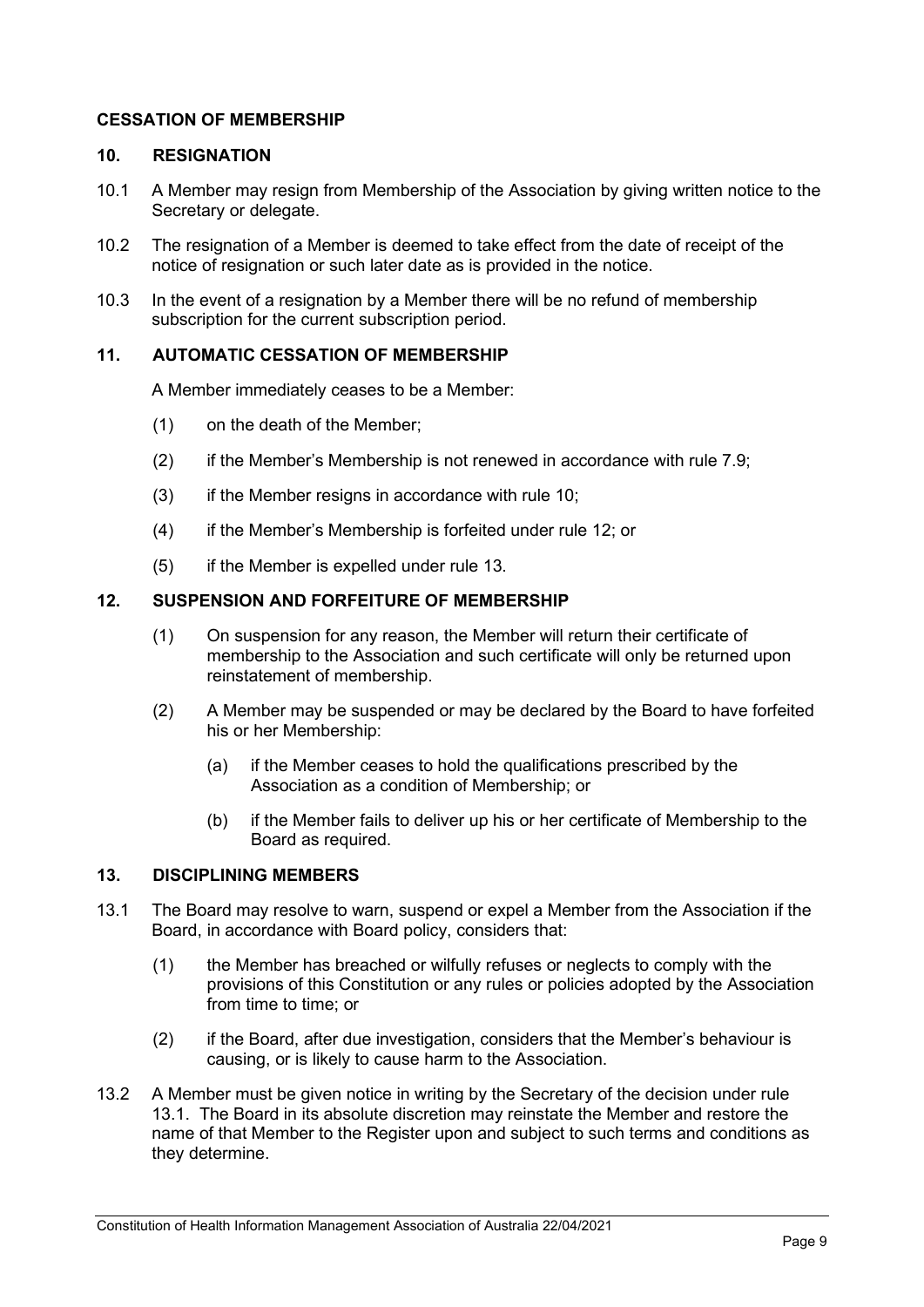## **14. EFFECT OF CESSATION OF MEMBERSHIP**

- 14.1 If any Member ceases to be a Member for any reason, then the Secretary shall:
	- (1) note on the Member's Register the date of the Member's cessation of membership; and
	- (2) notify the Member in writing of the date of cessation of membership.
- 14.2 The Member whose membership ceases will:
	- (1) return the certificate of Membership to the Association; and
	- (2) remain liable to pay the Association for any moneys whatsoever which, at the time of the Member ceasing to be a Member, is owed to the Association on any account whatsoever and in accordance with rule [6,](#page-3-5) for any sum not exceeding \$20.00 for which the Member is liable.

#### **MEETINGS OF MEMBERS**

#### **15. CONVENING OF GENERAL MEETINGS**

- 15.1 Except as permitted by the Law, a general meeting, to be called the "**annual general meeting**", must be held at least once in every calendar year.
- 15.2 Any majority of the Directors may, whenever they think fit, convene a general meeting.
- 15.3 Except as permitted by the Law, no Member who is not a Director is, and no Members together who are not Directors, are entitled to convene a general meeting.

#### <span id="page-9-0"></span>**16. NOTICE OF GENERAL MEETINGS**

- 16.1 Except where the Law or this Constitution requires and except where the Law allows a shorter notice to be given by agreement, at least 21 days' notice of a general meeting must be given to such persons as are entitled to receive notices from the Association.
- 16.2 A notice of a general meeting must specify the place, the day and the hour of meeting and, in the case of special business, the general nature of the special business.

#### **17. ACCIDENTAL OMISSION TO GIVE NOTICE**

The accidental omission to give notice of any general meeting to or the non-receipt of the notice by any person entitled to receive notice of a general meeting under this Constitution or the accidental omission to advertise (if necessary) the meeting does not invalidate the proceedings at or any resolution passed at the meeting.

#### **18. POSTPONEMENT OF GENERAL MEETINGS**

- 18.1 The Board may postpone the holding of any general meeting whenever it sees fit (other than a meeting requisitioned by Members pursuant to the Law) for not more than 28 days after the date for which it was originally called.
- 18.2 Whenever any meeting is postponed (as distinct from being adjourned under rule [21](#page-10-0) or rule [26\)](#page-11-0) the same period of notice of the meeting must be given to persons entitled to receive notice of a meeting as if a new meeting were being called for the date to which the original meeting is postponed.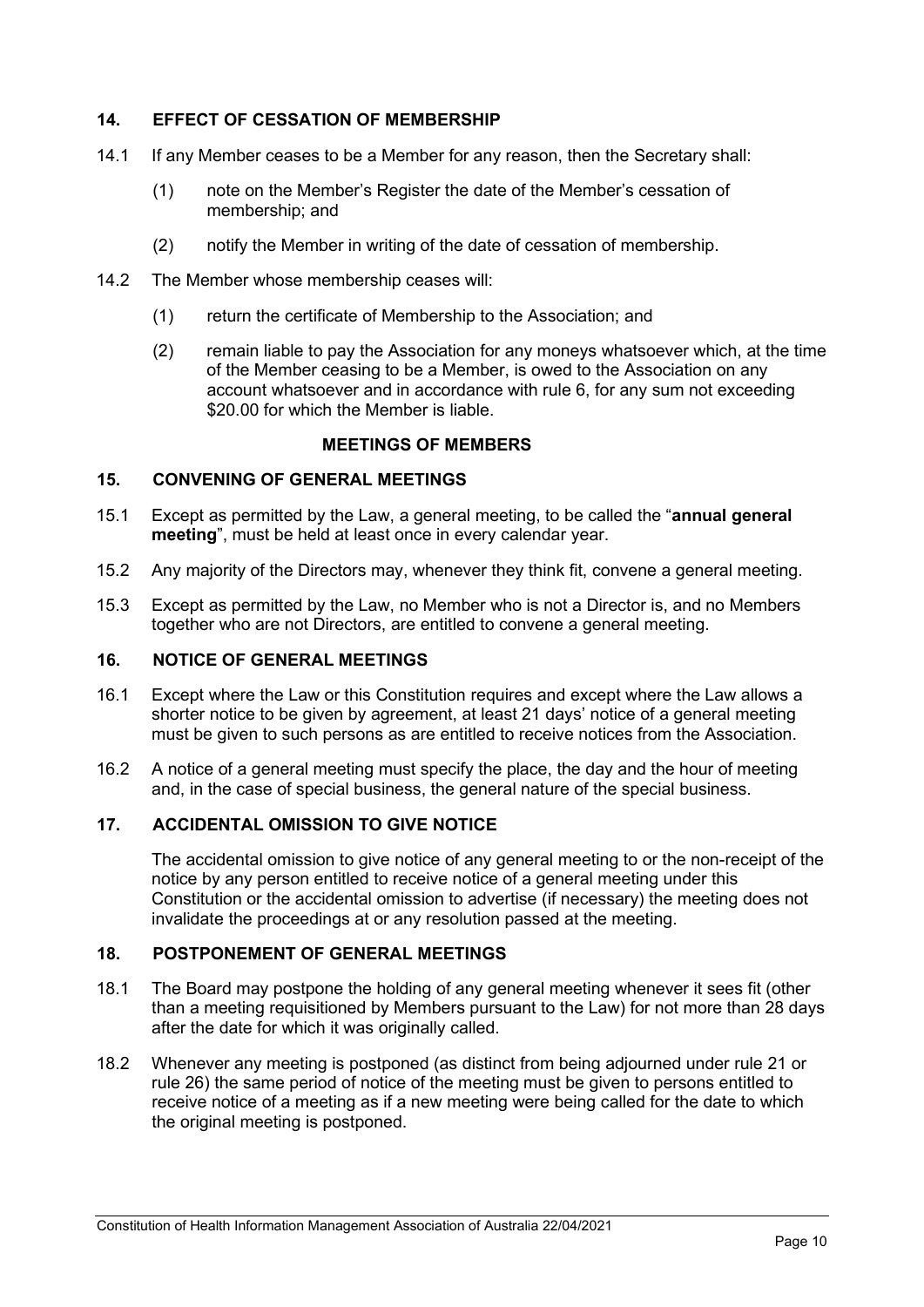## **19. REPRESENTATION OF MEMBER**

Any Member may be represented at any general meeting of the Association by a proxy in accordance with rules [33](#page-12-0) to [38,](#page-14-0) and, if so represented, is deemed to be personally present.

## **PROCEEDINGS AT GENERAL MEETING**

#### **20. QUORUM**

- 20.1 No business may be transacted at any general meeting unless a quorum of Members is present at the time when the meeting proceeds to business.
- 20.2 Twenty (20) Members present (in person, by proxy or by representative) for the whole meeting constitutes a quorum.

#### <span id="page-10-0"></span>**21. ABSENCE OF QUORUM**

If a quorum is not present within 30 minutes after the time appointed for the meeting:

- (1) where the meeting was convened upon the requisition of Directors the meeting is dissolved; or
- (2) in any other case:
	- (a) the meeting stands adjourned to the day, and at the time and place, which the Directors determine or, if no determination is made by the Directors, to the same day in the next week at the same time and place; and
	- (b) if at the adjourned meeting a quorum is not present within 30 minutes after the time appointed for the meeting the meeting is dissolved.

#### **22. USING TECHNOLOGY TO HOLD MEETINGS**

22.1 The Association may hold a general meeting using any technology as determined by the Board.

Anyone using this technology is taken to be present in person at the meeting.

#### **23. BUSINESS AT THE ANNUAL GENERAL MEETING**

- 23.1 The business of an annual general meeting is:
	- (1) to give the Members information on the Association's activities during the period since the last annual general meeting;
	- (2) to receive and consider the profit and loss account, the balance sheet, the reports of the Board and of the auditors and the Directors' statement as may be required by Law;
	- (3) to elect Directors in place of those retiring or otherwise;
	- (4) when necessary, to appoint auditors; and
	- (5) to transact any other business which under this Constitution or the Law ought to be transacted at an annual general meeting.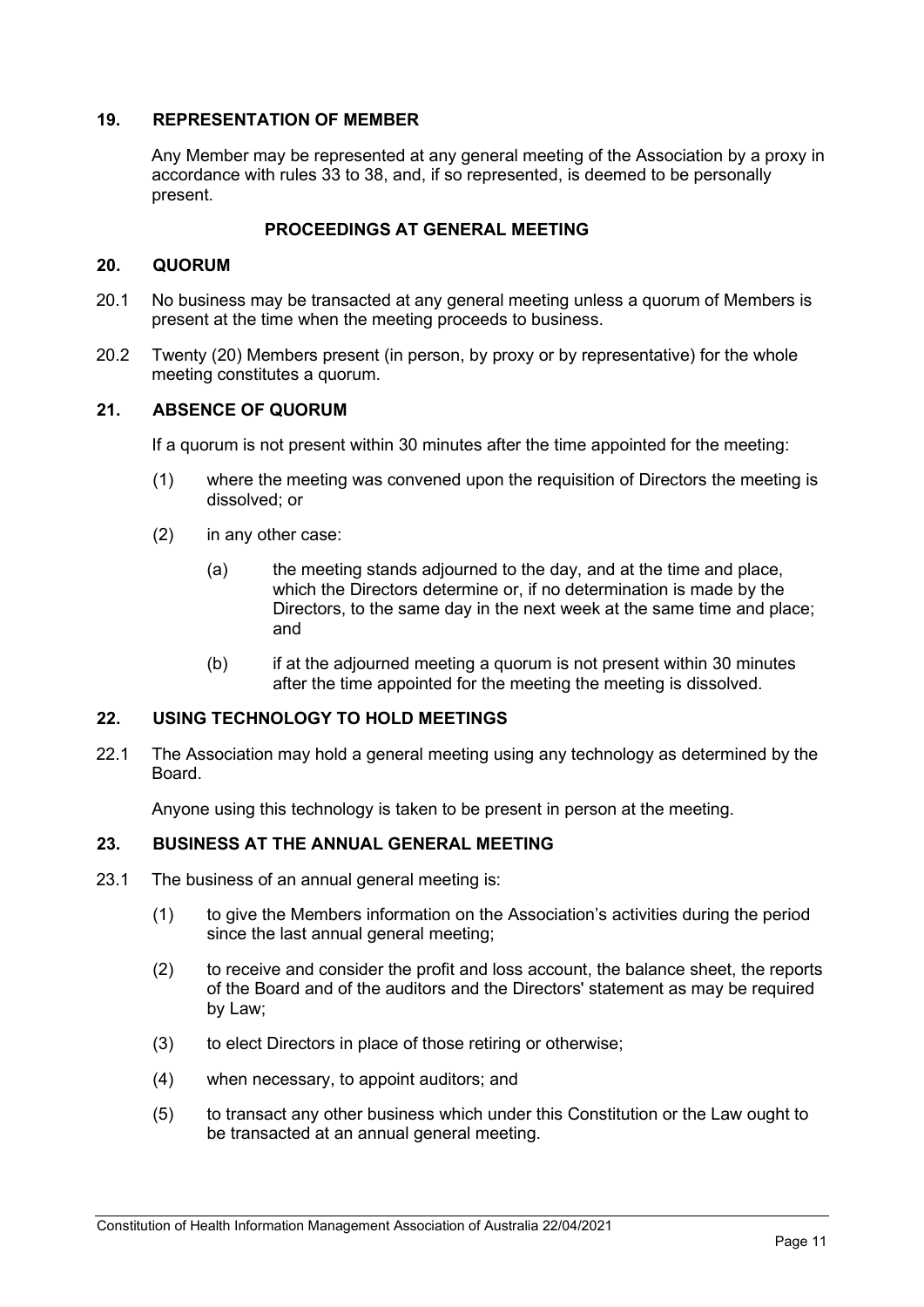## **24. MEMBERS' RESOLUTIONS**

- 24.1 Where Members wish to propose to move at a general meeting a Members' Resolution, it must be done so in compliance with Law and no Members may move at a general meeting any resolution not previously approved by the Board.
- 24.2 Circular resolutions of Members

The Board may put a resolution to the Members to pass a resolution without a general meeting being held (a circular resolution) in compliance with the Law.

## **25. CHAIRPERSON OF GENERAL MEETING**

- 25.1 The President of the Association, if present, presides as chairperson at every general meeting.
- 25.2 Where a general meeting is held and:
	- (1) there is no President of the Association; or
	- (2) the President is not present within 30 minutes after the time appointed for the holding of the meeting or is unwilling to act,

the Senior Vice-President of the Association, if present, presides as chairperson of the meeting or, if no Senior Vice-President is present or is willing to act, the Vice-President presides as chairperson of the meeting.

## <span id="page-11-0"></span>**26. ADJOURNMENT OF MEETINGS**

- 26.1 The chairperson may with the consent of any meeting at which a quorum is present, and must if so directed by the meeting, adjourn the meeting from time to time and from place to place, but no business may be transacted at any adjourned meeting other than the business left unfinished at the meeting from which the adjournment took place.
- <span id="page-11-1"></span>26.2 When a meeting is adjourned for 30 days or more, notice of the adjourned meeting must be given as in the case of an original meeting.
- 26.3 Except as provided by rule [26.2,](#page-11-1) it is not necessary to give any notice of an adjournment or of the business to be transacted at an adjourned meeting.

## **VOTING AT GENERAL MEETINGS**

#### **27. VOTING RIGHTS**

Subject to rule [28](#page-11-2) at any general meeting of Members each Member entitled to vote in the following ways:

- (1) present on a show of hands (or equivalent) with 1 vote;
- (2) by proxy on a show of hands (or equivalent) with 1 vote, as per Rules 33-38; and
- (3) on a poll or ballot with 1 vote.

## <span id="page-11-2"></span>**28. VOTING DISQUALIFICATION**

(1) A Member is not entitled to vote at a general meeting if the annual subscription of the Member is more than 1 month in arrears at the date of the meeting or the postponed or adjourned meeting.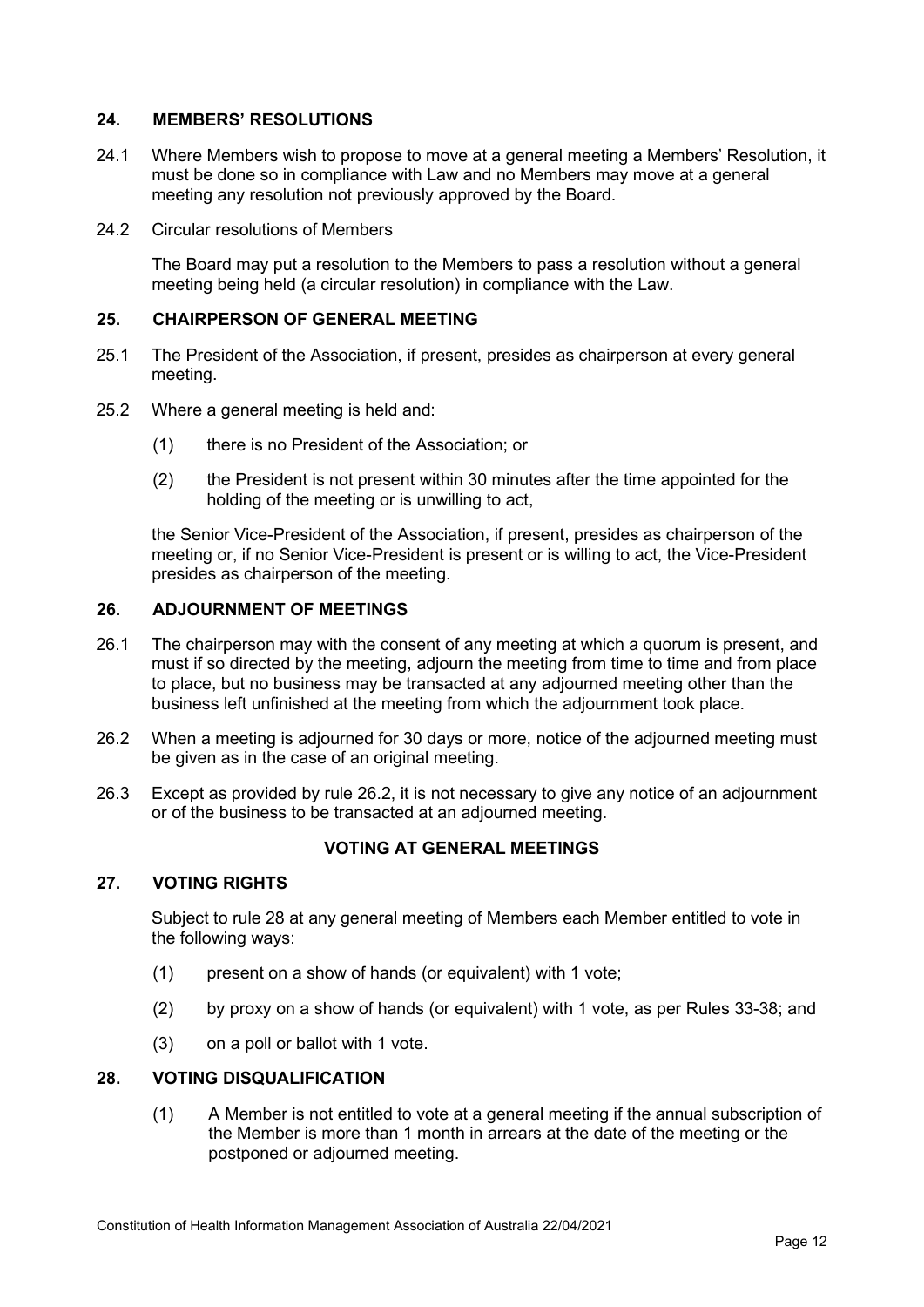(2) Members who are eligible to vote will not be able to vote unless they have signed a meeting register or nominated a proxy at the meeting as per Rules 33-38.

## **29. POWER TO DEMAND A POLL**

At any general meeting a resolution put to the vote of the meeting is decided on a show of hands unless a poll is (before or on the declaration of the result of the show of hands) demanded:

- (1) by the chairperson; or
- (2) by at least 2 Members.

## **30. EVIDENCE OF RESOLUTIONS**

Unless a poll is so demanded, a declaration by the chairperson that a resolution has on a show of hands been carried or carried unanimously, or by a particular majority, or lost, and an entry to that effect in the minutes of the proceedings of the Association, authorised by the chairperson of that or the next succeeding meeting, is conclusive evidence of the fact without proof of the number or proportion of the votes recorded in favour of or against the resolution.

#### **31. CONDUCT OF POLL**

- 31.1 If a poll is duly demanded, it must be taken in such manner and subject to rule [31.2](#page-12-1) either at once or after an interval or adjournment or otherwise as the chairperson directs but so that no more than 14 days elapses between the day on which the poll is demanded and the day on which it is taken.
- <span id="page-12-1"></span>31.2 A poll demanded on the election of a chairperson or on a question of adjournment must be taken forthwith without adjournment.
- 31.3 The demand for a poll does not prevent the continuance of a meeting for the transaction of any business other than the question on which a poll has been demanded.
- 31.4 The demand for a poll may be withdrawn.
- 31.5 If a poll is demanded 2 scrutineers must be appointed by the meeting at which the poll is demanded. The result of the poll is the resolution of the meeting at which the poll was demanded.

## **32. CASTING VOTE**

In the case of an equality of votes, whether on a show of hands (or equivalent) or on a poll or ballot, the chairperson of the meeting at which the show of hands takes place or at which the poll is demanded, in addition to his or her deliberative vote (if any), has a casting vote. The chairperson has discretion both as to use of the casting vote and as to the way in which it is used.

#### **PROXIES**

#### <span id="page-12-0"></span>**33. APPOINTMENT OF PROXY**

A Member may appoint 1 proxy. A proxy must be a Member.

#### **34. DEPOSIT OF PROXY INSTRUMENT**

<span id="page-12-2"></span>34.1 An instrument appointing a proxy may not be treated as valid unless the instrument, under which the instrument is signed to the satisfaction of the Board is or are deposited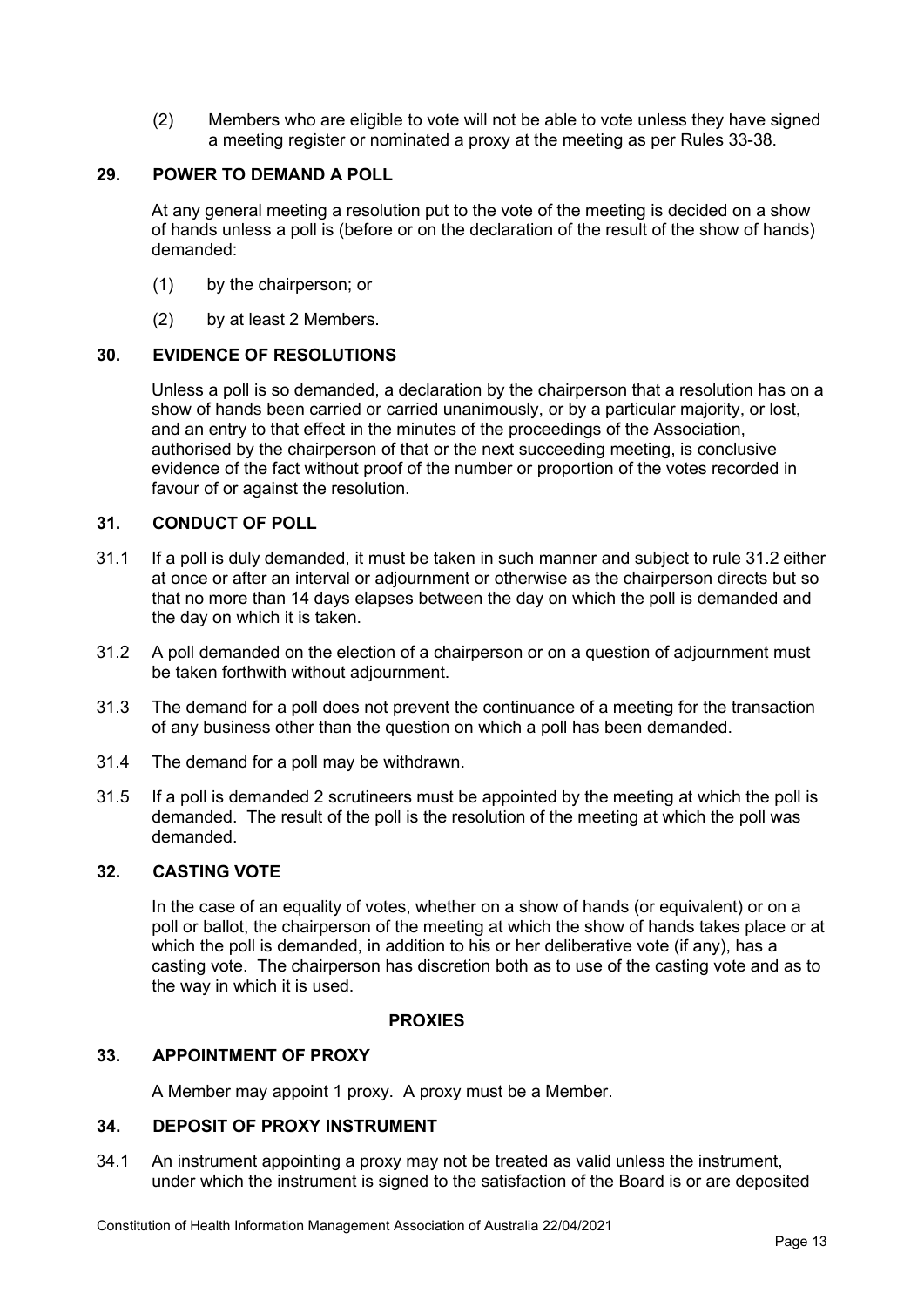at the registered office of the Association or at any other place specified by the Board for that purpose in the notice convening the meeting not less than 24 hours before the time for the holding of the meeting or adjourned meeting, as the case may be, at which the person named in the instrument proposes to vote.

34.2 For the purpose of rule [34.1](#page-12-2) it is sufficient if the proxy is received at the registered office of the Association by facsimile transmission or by other acceptable electronic means of communication. If the proxy is required to be accompanied by other documents then these documents may also be received at the registered office by facsimile or other acceptable electronic transmission.

#### **35. PROXY INSTRUMENT TO BE IN WRITING**

An instrument appointing a proxy must be in the form set out in rule [36](#page-13-0) and be received by the Association in writing and signed by the Member appointing the proxy.

## <span id="page-13-0"></span>**36. FORM OF PROXY**

- <span id="page-13-1"></span>36.1 The instrument of proxy must be in the form determined by the Board but the form must:
	- (1) enable the Member to specify the manner in which the proxy must vote in respect of a particular transaction; and
	- (2) provide space for the Member to fill in the name of the person primarily appointed as proxy.
- 36.2 The form may provide that if the Member leaves it blank as to the person primarily appointed as proxy or if the person or persons named as proxy fails or fail to attend, the chairperson of the meeting is appointed proxy.
- 36.3 Despite rule [36.1](#page-13-1), an instrument appointing a proxy may be in the following form or in a form that is as similar to the following form as the circumstances allow:

| <b>HEALTH INFORMATION MANAGEMENT ASSOCIATION OF AUSTRALIA LIMITED ACN 008</b> |  |
|-------------------------------------------------------------------------------|--|
| 451 910                                                                       |  |

| Ι,                                                                                    | $\dagger$ of                               | $†$ , being a                     |  |  |  |
|---------------------------------------------------------------------------------------|--------------------------------------------|-----------------------------------|--|--|--|
| Member of the abovenamed Association.                                                 |                                            |                                   |  |  |  |
| appoint                                                                               | <sup>†</sup> of                            | <sup>t</sup> or, in his or her    |  |  |  |
| absence,                                                                              | $\dagger$ of                               | $\dagger$ as my proxy to vote for |  |  |  |
| me on my behalf at the *annual general *general meeting of the Association to be held |                                            |                                   |  |  |  |
| on                                                                                    | 20 and at any adjournment of that meeting. |                                   |  |  |  |
| This form is to be used *in favour of *against the resolution.                        |                                            |                                   |  |  |  |
| Signed on                                                                             | $20$ .                                     |                                   |  |  |  |
| <b>Membership Number:</b>                                                             |                                            |                                   |  |  |  |
| * Strike out whichever is not desired.                                                |                                            |                                   |  |  |  |
| † Please use BLOCK CAPITALS                                                           |                                            |                                   |  |  |  |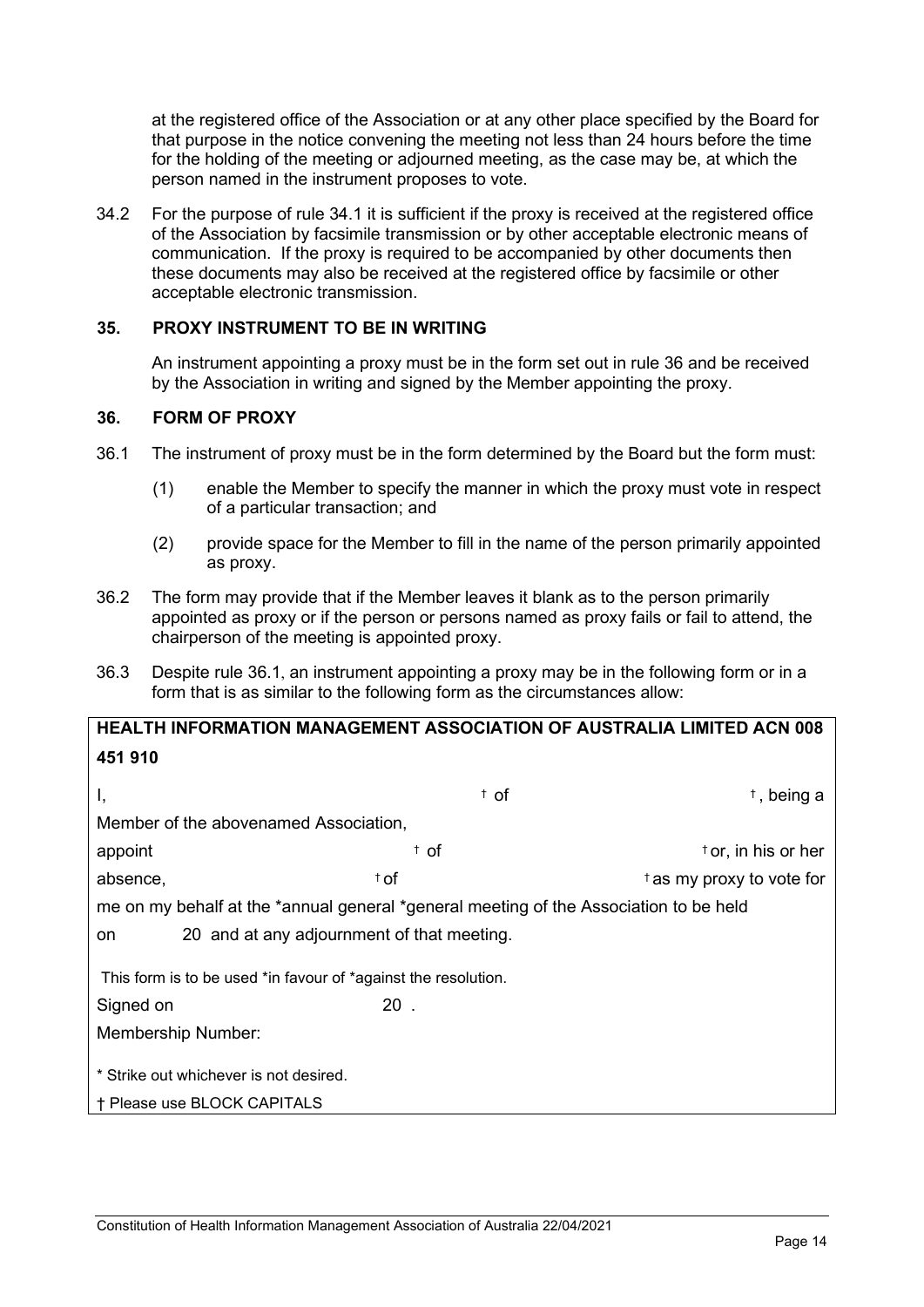## **37. EFFECT OF PROXY INSTRUMENT**

- 37.1 An instrument appointing a proxy is deemed to confer authority to demand or join in demanding a poll.
- 37.2 If a proxy is only for a single meeting it may be used at any postponement or adjournment of that meeting, unless the proxy states otherwise.
- 37.3 A proxy may be revoked at any time by notice in writing to the Association.
- 37.4 If 2 or more proxies are given by a Member for the same meeting only the proxy received last by the Association is valid.

#### <span id="page-14-0"></span>**38. VOTING RIGHTS OF PROXIES**

38.1 An instrument appointing a proxy may specify the manner in which the proxy is to vote in respect of a particular resolution and, where an instrument of proxy so provides, the proxy is not entitled to vote on the resolution except as specified in the instrument.

#### **BOARD AND OFFICE BEARERS**

#### **39. NUMBER OF DIRECTORS**

- 39.1 Subject to this Constitution, the number of the Directors must be no more than 9.
- 39.2 The Association in a general meeting may by resolution increase or reduce the number of Directors but the number may not be reduced below 3.
- 39.3 The Board must comprise of:
	- (1) No less than 50% Full, Fellow or Life members; and
	- (2) Up to 2 Senior Associate Members; and
	- (3) Up to 2 members who have been appointed for their specialised acumen for example finance, governance, education, or other area of deficiency. Such skill set as deemed by the board to have significant value to the overall function of the board and application of HIMAA strategic plan objectives.

#### **40. APPOINTMENT OF DIRECTORS**

- 40.1 Directors are elected at each annual general meeting of the Association.
- 40.2 A Director holds office until the termination of the  $3<sup>rd</sup>$  annual general meeting held after his or her election.
- 40.3 A retiring Director is eligible for re-election but may not serve more than three (3) consecutive terms.
- 40.4 An incoming Director must agree to comply with rule 59 and execute the necessary documentation required as part of the nomination process as set out in rule 41.

#### **41. NOMINATION FOR ELECTION**

- 41.1 Each candidate for election as Director must be proposed and seconded by a Full Member, Senior Associate Member, Fellow Member or Life Member.
- 41.2 No Member may propose more than 1 person as a candidate but may second more than 1 nomination.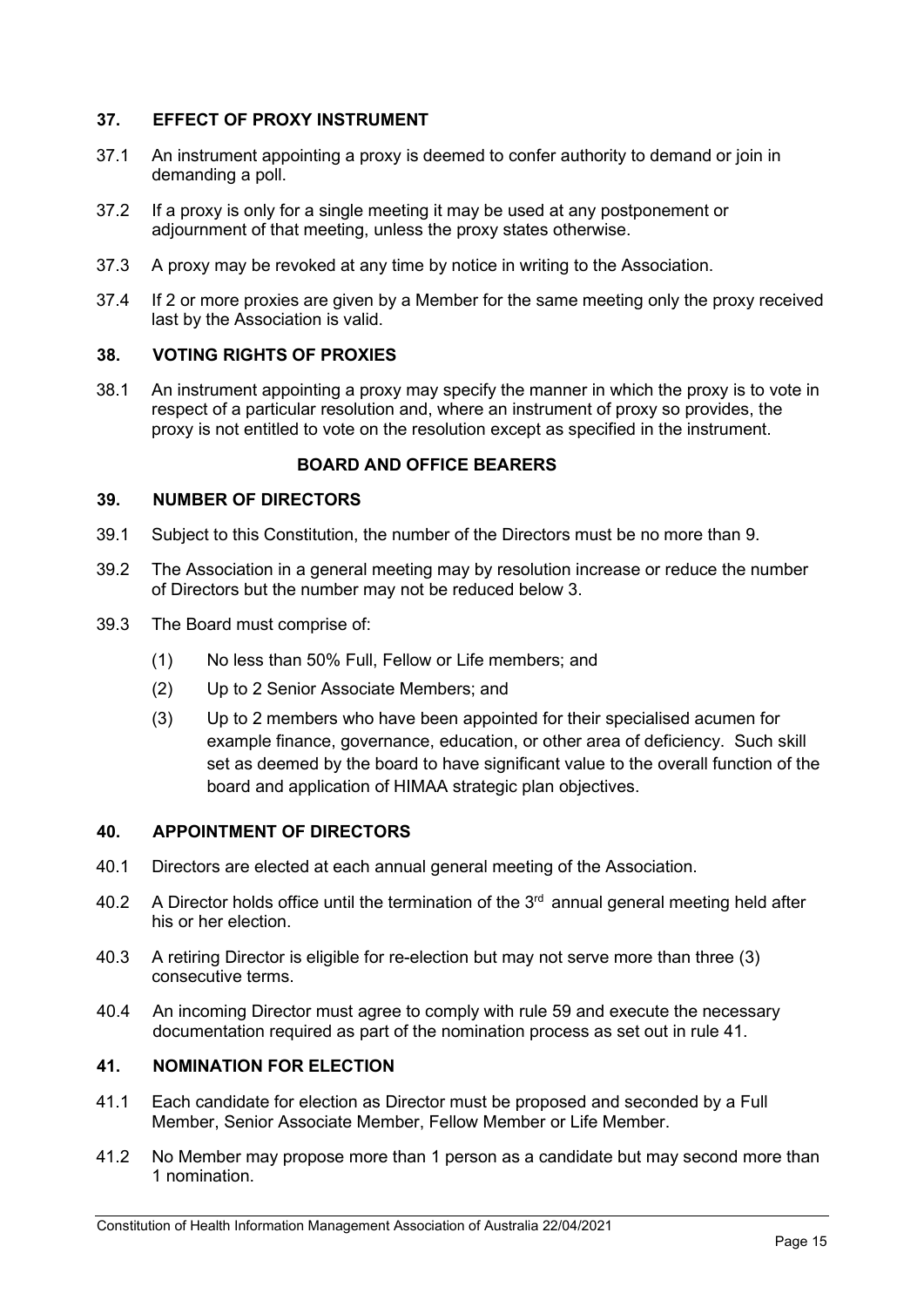- 41.3 A nomination of a candidate for election must:
	- (1) be in writing;
	- (2) be signed by the candidate;
	- (3) be signed by the proposer and seconder; and
	- (4) be accompanied by
		- (a) a signed declaration as a fit and proper person and not ineligible to be a Director under Law; and
		- (b) any other information as specified or required by the Board from time to time;
- 41.4 A nomination of a candidate for election, and any other information as required by the Board from time to time, must be received by the Secretary at the registered office of the Association or at such other place stipulated by the Board from time to time not later than 5.00 pm AES/DT on the day which is 28 days prior to the annual general meeting at which the candidate seeks election.
- 41.5 A list of the candidates' names in alphabetical order together with the proposers' and seconders' names and such other information the Board determine under rule 41.3 must be sent to Members with the notice of the annual general meeting.

## **42. ELECTION PROCEDURE - DIRECTORS**

- 42.1 If the number of candidates for election as Directors is equal to or less than the number of nominations required to fill all vacancies, the chairperson of the annual general meeting must declare each of those candidates to be duly elected as Directors.
- 42.2 If the number of candidates for election as Directors received is less than the number of nominations required to fill all vacancies, the additional number of candidates required to fill all vacancies may be nominated by being proposed, seconded and consented to at the annual general meeting. If nomination is then received for more than the number of candidates required to fill all vacancies a ballot must be held at the annual general meeting in a manner determined by the chairperson.
- 42.3 If the number of candidates for election as Directors received under rule 41 is more than the number of nominations required to fill all vacancies, a ballot must be held for the election of the candidates.
- 42.4 If a ballot is required the names of the candidates must be prepared in alphabetical order and otherwise in such form as the Directors determine.
- 42.5 The ballot form must be sent by commonly acceptable secure means of transmission to each person entitled to vote at least 21 days before the date of the annual general meeting.
- 42.6 Any person entitled to vote and voting at the ballot must forward the completed ballot form so that they are received by the Secretary at the registered office or such other place stipulated in the ballot form, not less than 48 hours prior to the meeting.
- 42.7 The Directors must appoint 2 returning officers to be present at the annual general meeting.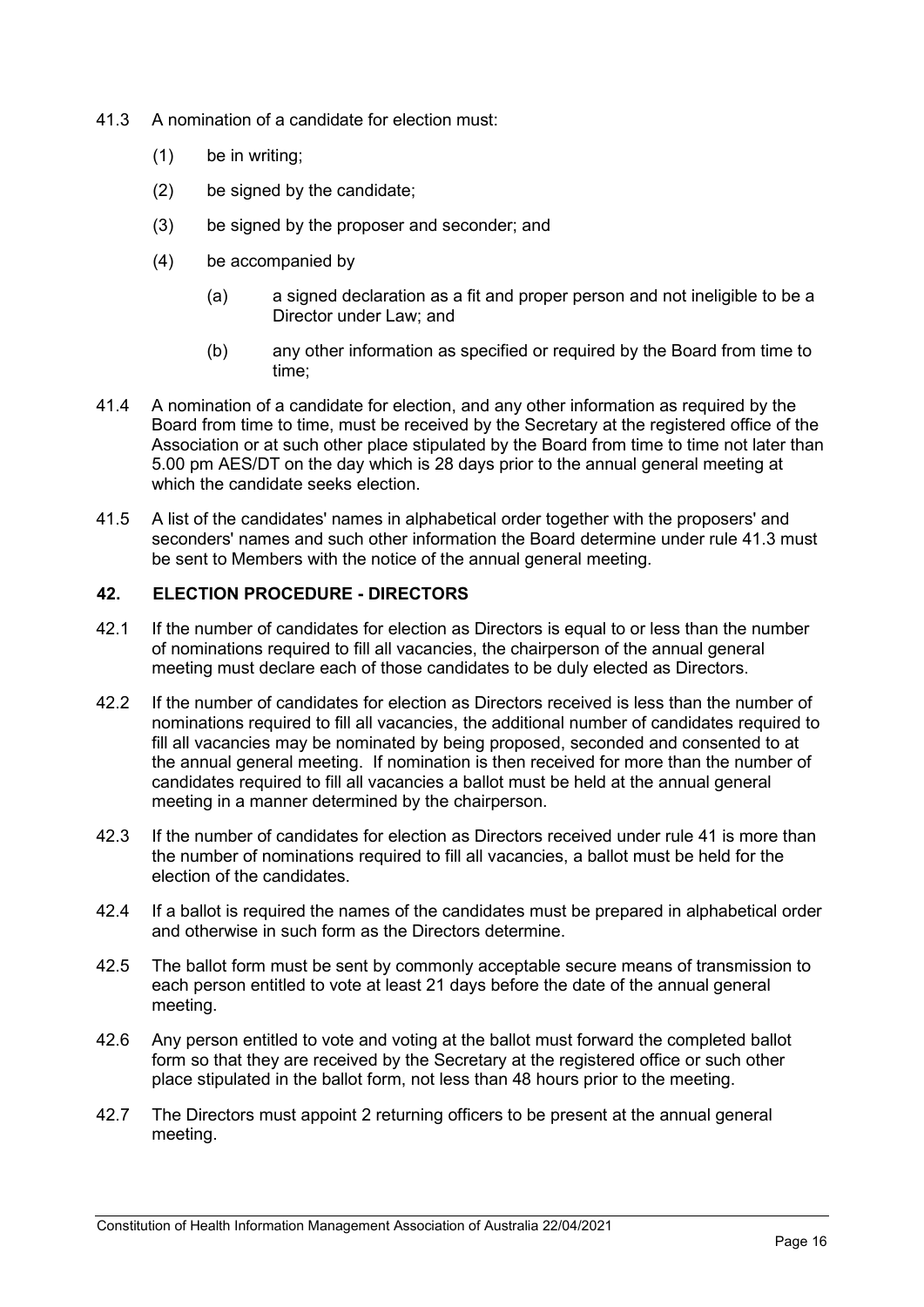- 42.8 The candidates receiving the greater number of votes cast in his or her favour must be declared by the chairperson of the annual general meeting to be elected as Directors.
- 42.9 The Returning Officers ensure that all ballot forms received are securely stored for a period of 12 months from the date of the election at the Annual General Meeting, upon expiry of which period the forms can be destroyed.

## <span id="page-16-0"></span>**43. OFFICE BEARERS**

The "**Office Bearers**" of the Association are:

- (1) the President;
- (2) a President elect (to be known as the Senior Vice President), who following the completion of the term of the President, assumes the Presidency of the Association;
- (3) a Vice-President;
- (4) the Honorary Treasurer; and
- (5) the Company Secretary.

#### <span id="page-16-2"></span>**44. ELECTION OF OFFICER BEARERS AT BOARD MEETING**

- 44.1 Those positions that are vacant as Office Bearers are elected annually at the first meeting of the Board held after each annual general meeting.
- 44.2 The Directors present must appoint one of their number who is not standing for election to act as chairperson of the meeting for the purpose of the election.

#### **45. OFFICE BEARER ELIGIBILITY AND NOMINATION**

- 45.1 Subject to rule 43, any Director is eligible for election to each position of the Office Bearers (providing the eligibility requirements in rule [7.6](#page-4-0) are met).
- 45.2 Each Director standing for election as an Office Bearer must notify, on the form prescribed, the Company Secretary of their nomination.
- 45.3 If a Director stands for election for more than 1 position as an Office Bearer, separate nominations must be received by the Company Secretary in respect of each position.
- 45.4 A nomination must be in writing, received by the Company Secretary not less than 24 hours prior to the Board meeting at which the election is to take place and signed by the candidate.

## <span id="page-16-1"></span>**46. ELECTION PROCEDURE - OFFICE BEARERS**

- 46.1 Subject to rules 43 (2) & (5) and 55, the election of the Office Bearers is held in the order in which the positions are listed in rule [43.](#page-16-0)
- 46.2 If there is only 1 candidate for election to any position of Office Bearer that person is deemed elected to that position.
- 46.3 If there is more than 1 candidate for election to any position of Office Bearer a ballot must be held among the candidates. The candidate receiving the greatest number of votes cast in his or her favour is declared elected to that position.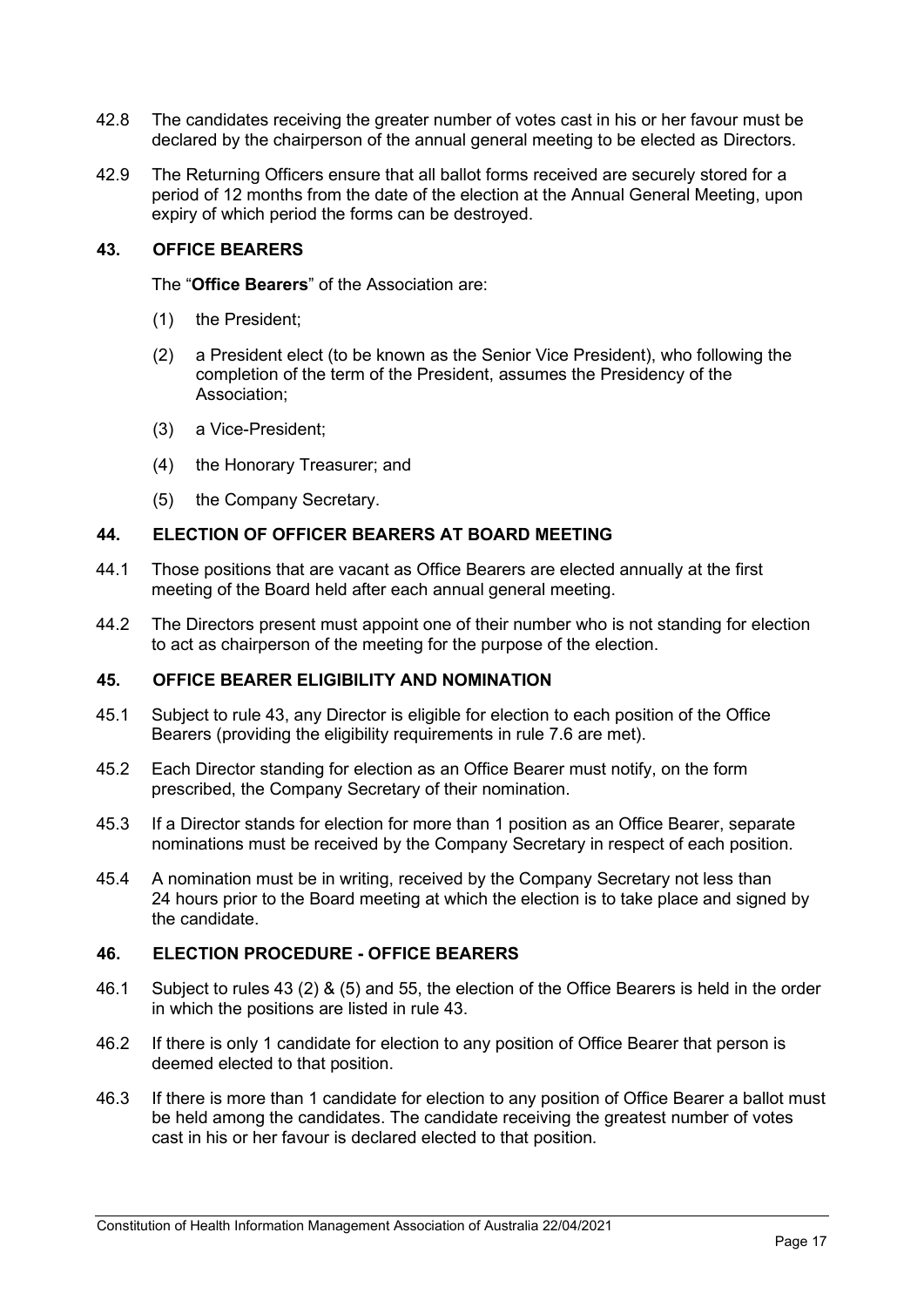- 46.4 In the case of an equality of votes in respect of any position a further ballot must be held forthwith.
- 46.5 Subject to this rule 46 a ballot is conducted in such manner as the Board determines.

## **47. TERM OF OFFICE - OFFICE BEARERS**

- 47.1 An Office Bearer holds office for a three year period.
- 47.2 Except with the unanimous consent of the Board, a person must not be elected to the office of President for more than 3 successive terms and each term should not exceed a period of three years.
- 47.3 If the President vacates that office for any reason the Senior Vice-President succeeds to the office of President until the next annual general meeting.
- 47.4 If an Office Bearer vacates that office for any reason, the Board may elect a replacement Office Bearer pursuant to rules 44[-45.4.](#page-16-1)

## **GENERAL PROVISIONS AS TO BOARD MEMBERSHIP**

#### **48. CASUAL VACANCIES**

- 48.1 The Association in a general meeting may by resolution and the Board may at any time appoint any Member eligible to be a Director under this Constitution to fill a casual vacancy on the Board, but so that the total number of Directors does not at any time exceed the maximum number fixed in accordance with this Constitution.
- 48.2 A person who is so appointed holds office until the termination of the annual general meeting next held after his or her appointment but is eligible for election at that meeting.

#### **49. INSUFFICIENT DIRECTORS**

In the event of a vacancy or vacancies in the office of a Director or offices of Directors, the remaining Directors may act, but if the number of remaining Directors is not sufficient to constitute a quorum at a meeting of the Board they may act only for the purpose of increasing the number of Directors to a number sufficient to constitute such a quorum or convening a general meeting of the Association.

#### **50. RESIGNATION OF DIRECTOR**

Any Director may resign from office upon giving notice in writing to the Chair of the Board of the Association, with a copy to the Company Secretary, of his or her intention to do so.

#### **51. REMOVAL OF DIRECTORS**

Subject to the provisions of this Constitution (see rule 59.5), and of the Law, the Association may by resolution passed at any general meeting remove any Director and may appoint another person in his or her stead.

## **52. VACATION OF OFFICE OF DIRECTOR**

In addition to the circumstances in which the office of a Director becomes vacant by virtue of the Law, the office of a Director becomes vacant if the Director:

- (1) resigns as a Director;
- (2) cannot act as a Director because of the Director's mental incapacity;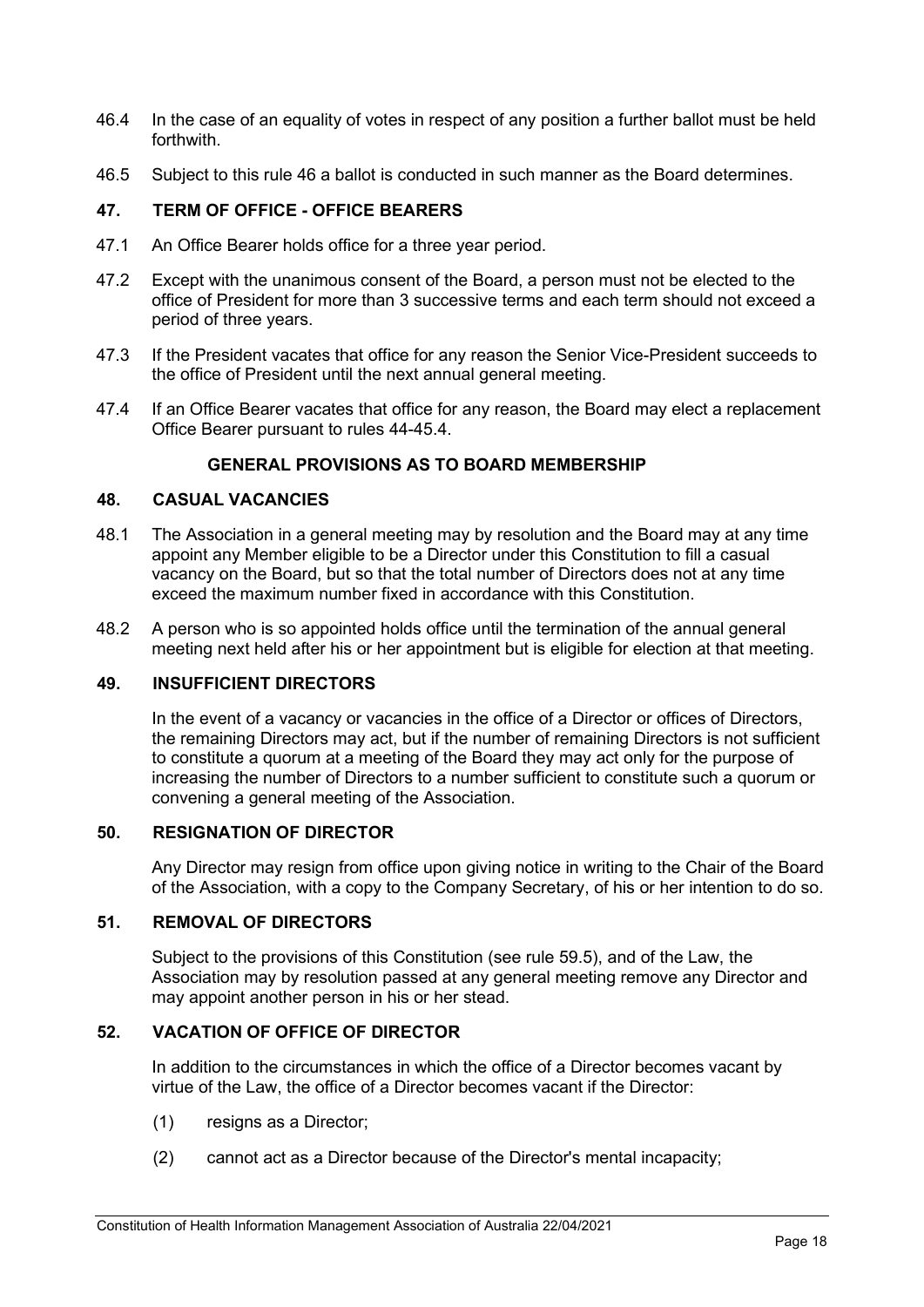- (3) not being the President or a Senior Vice-President, is absent from 3 consecutive meetings of Directors without the prior leave of the Directors or, where no leave is granted, the Directors are not satisfied that such absence was justified in all the circumstances;
- (4) is removed as a Director by resolution of the Members;
- (5) stops being a Member of the Association; or
- (6) holds any office of profit under the Association.

## **53. REMUNERATION AND EXPENSES OF DIRECTORS**

- <span id="page-18-0"></span>53.1 No Director may receive any remuneration for his or her services in his or her capacity as a Director of the Association.
- 53.2 Despite rule [53.1,](#page-18-0)Directors may be paid all travelling and other expenses properly incurred by them in attending and returning from meetings of the Directors or any committee of the Association or general meetings of the Association or otherwise in connection with the business of the Association, in accordance with any policy adopted by the Board from time to time.

## **54. CHIEF EXECUTIVE OFFICER POWER TO APPOINT**

The Board may appoint any person, not being a Director, to the position of Chief Executive Officer (**CEO**) for such period and on such terms as they think fit and, subject to the terms of any agreement entered into in a particular case, may revoke the appointment. The CEO will report to the President of the Association, or their delegate.

## <span id="page-18-1"></span>**55. NOT A MEMBER OF THE BOARD**

The CEO is not a member of the Board of the Association but may attend meetings of the Directors except where the Directors otherwise request. An exception to this rule may be the appointment of the CEO by the Board the office of Company Secretary. Such an appointment will not change the CEO's status as an ex-officio, non-voting member of the Board.

## **56. TEMPORARY APPOINTMENTS**

- 56.1 If a CEO becomes incapable of acting in the capacity of CEO, the Board may appoint any other person to act temporarily as CEO, including a Director.
- 56.2 If a Director is appointed to act in a temporary capacity as CEO, they will temporarily vacate their position as a Director.

#### **57. POWERS OF CEO**

- 57.1 The Board may, upon such terms and conditions as it thinks fit, confer upon a CEO any of the powers exercisable by the Board.
- 57.2 Any powers so conferred may be concurrent with, or to the exclusion of, the powers of the Directors.
- 57.3 The Directors may at any time withdraw or vary any of the powers so conferred on the CEO.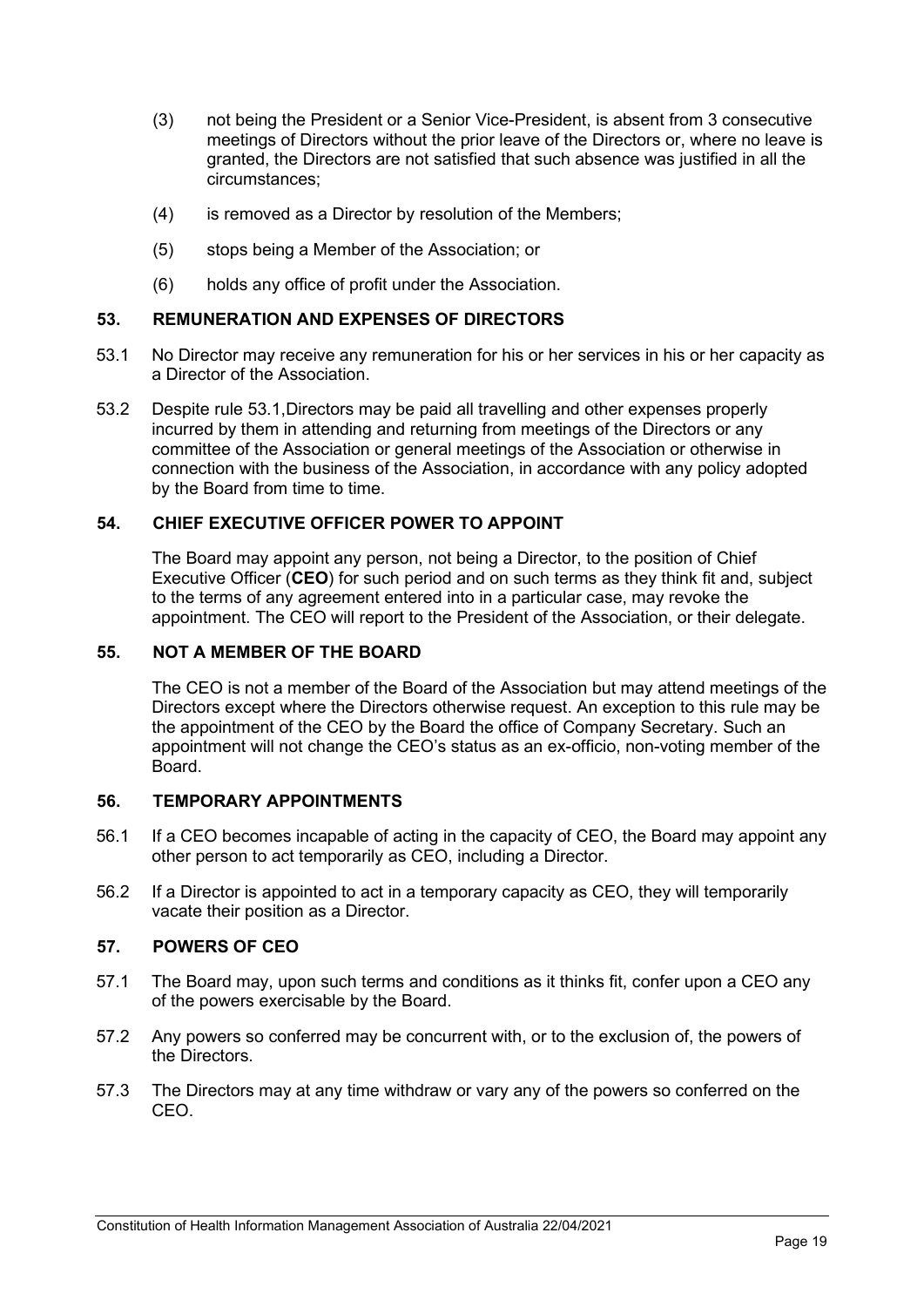## **58. REMUNERATION OF CHIEF EXECUTIVE OFFICER**

Subject to the Law and to the provisions of any contract between the Association and the CEO, the remuneration of the CEO is fixed by the Board.

## **POWERS AND DUTIES OF DIRECTORS**

#### **59. GENERAL BUSINESS MANAGEMENT**

- 59.1 Subject to the Law and to any other provision of this Constitution, the business of the Association is managed by the Board who may exercise all powers of the Association which are not, by the Law or by this Constitution, required to be exercised by the Association in general meeting.
- 59.2 No rule made or resolution passed by the Association in general meeting can invalidate any prior act of the Board which would have been valid if that rule or resolution had not been made or passed.
- 59.3 In conducting the general business of the Association, Directors are required to act in accordance with Law including complying with all fiduciary duties and other requisite obligations.
- <span id="page-19-2"></span><span id="page-19-1"></span><span id="page-19-0"></span>59.4 Every Director or officer of the Association must:
	- (1) keep confidential all aspects of all transactions of the Association, except:
		- (a) as required by Law;
		- (b) when requested by the Board to disclose information to the Auditors or at a general meeting; and
	- (2) sign and make a declaration that he or she will not disclose or publish or use any aspect of any transaction or confidential information whatsoever of the Association, except as permitted in rule [59.4](#page-19-0)[\(1\)](#page-19-1)[\(a\)](#page-19-2) and (b).
- 59.5 Where a Director is found to be in breach of their duties by the Board, that Director will be ineligible to continue as Director.

#### **60. BORROWING POWERS**

60.1 The Board may exercise all the powers of the Association to borrow money, to charge any property or business of the Association and to issue debentures or give any other security for a debt, liability or obligation of the Association or of any other person.

#### **61. NEGOTIABLE INSTRUMENTS**

All payments and all receipts for money paid to the Association may be signed, drawn, accepted, endorsed or otherwise executed, as the case may be, by any 2 Directors or in such other manner as the Board determines from time to time.

## **62. APPOINTMENT OF ATTORNEY**

- 62.1 The Board may appoint any person or persons to be the attorney or attorneys of the Association for the purposes, with the powers, authorities and discretions (being powers, authorities and discretions vested in or exercisable by the Directors), for the period and subject to the conditions they think fit.
- 62.2 Any power of attorney may contain those provisions for the protection and convenience of persons dealing with the attorney that the Board thinks fit and may also authorise the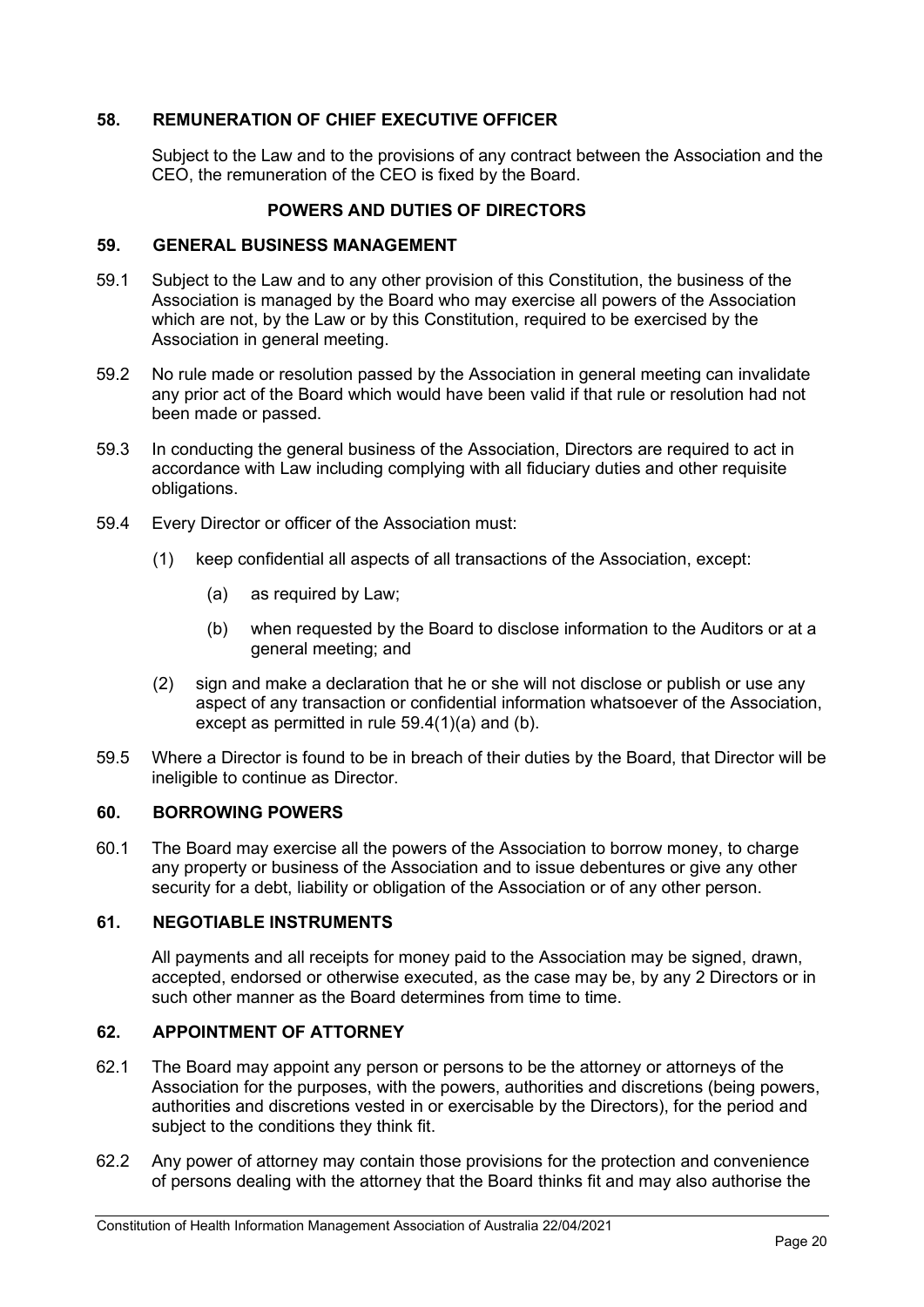attorney to delegate all or any of the powers, authorities and discretions vested in the attorney.

## **PROCEEDINGS OF DIRECTORS**

#### **63. MEETINGS OF DIRECTORS**

- 63.1 The Directors may meet together for the despatch of business and adjourn and otherwise regulate their meetings as they think fit.
- 63.2 The minutes of any meeting of the Directors must state the method of meeting and the persons present.

#### **64. CONVENING OF MEETING**

A Director may at any time, and a Secretary must on the requisition of a Director, convene a meeting of the Directors.

#### **65. NOTICE OF MEETING**

- 65.1 Notice of every Board meeting must be given to each Director except that it is not necessary to give notice of a meeting of the Board to any Director who:
	- (1) has been given special leave of absence; or
	- (2) is absent from Australia and has not left a facsimile number or email address at which he or she may be given notice.
- 65.2 Any notice of a meeting of the Board may be given in writing or orally, and whether by facsimile, email, telephone or any other means of communication.

#### <span id="page-20-0"></span>**66. QUORUM AT DIRECTORS MEETINGS**

At a meeting of the Board, the number of Directors whose presence is necessary to constitute a quorum is a simple majority of Directors entitled to vote or such greater number as is determined by the Board.

#### **67. CHAIRPERSON AT DIRECTORS' MEETINGS**

- 67.1 The President is the chairperson of all meetings of the Board.
- 67.2 At a meeting of the Board, if:
	- (1) no President has been elected as provided by rule [44;](#page-16-2) or
	- (2) the President is not present within 10 minutes after the time appointed for the holding of the meeting or is unwilling to act;

the Senior Vice-President shall be the chairperson of the meeting, but if:

- (3) no Senior Vice-President has been elected as provided by rule [44;](#page-16-2) or
- (4) the Senior Vice-President is not present within 10 minutes after the time appointed for the holding of the meeting or is unwilling to act;

the other Vice-President shall be the chairperson of the meeting, but if:

(5) no Vice-President has been elected as provided by rule [44;](#page-16-2) or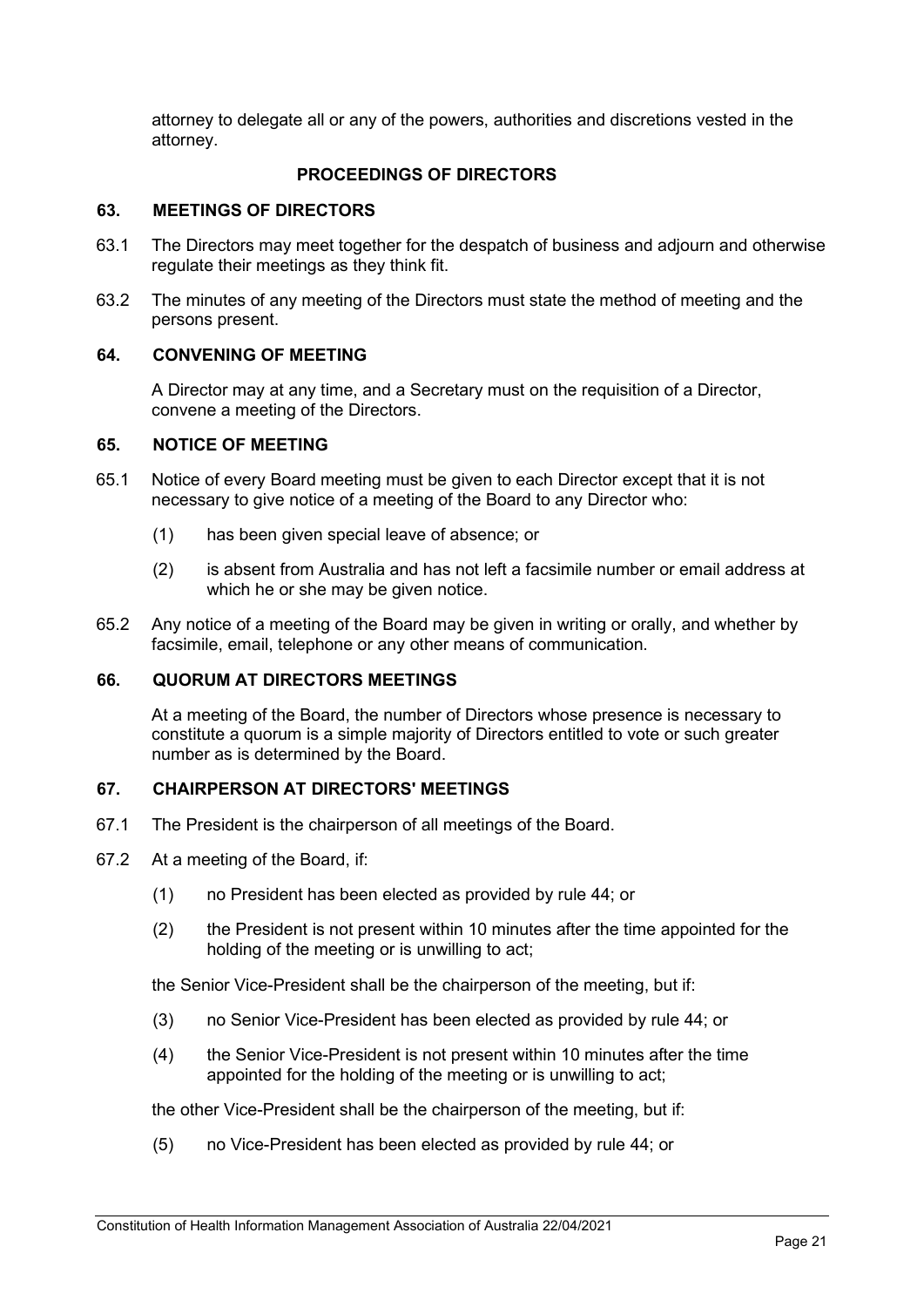(6) that other Vice-President is not present within 10 minutes after the time appointed for the holding of the meeting or is unwilling to act;

the Directors present may elect one of their number to be chairperson of the meeting.

#### **68. VOTING AT DIRECTORS' MEETINGS**

- 68.1 Subject to this Constitution, questions arising at a meeting of the Board are decided by a majority of votes of Directors present and voting and any such decision is for all purposes deemed a decision of the Board.
- 68.2 In case of an equality of votes, the chairperson of the meeting, in addition to his or her deliberative vote, has a casting vote. The chairperson has discretion both as to whether or not to use the casting vote and as to the way in which it is used.

## **69. ATTENDANCE AT MEETINGS VIA TECHNOLOGY**

- 69.1 For the purpose of this Constitution the contemporaneous linking together by technological means ("electronic meeting") of a number of Directors being not less than the quorum (pursuant to rule [66\)](#page-20-0) shall be deemed to constitute a meeting of the Board and all the provisions of this Constitution as to meetings of the Board shall apply to any such meeting held by technology so long as the following conditions are met:
	- (1) all the Directors for the time being entitled to receive notice of a meeting of the Board are entitled to notice of a meeting conducted by technology;
	- (2) notice of the meeting may be given by any technological means determined and agreed to by the Board including but not limited to telephone, email, electronic tablet or by any other electronic means or manner permitted by the Board;
	- (3) each of the Directors taking part in the meeting must be able to hear and be heard by each of the other Directors taking part at the commencement of the meeting and each Director so taking part is deemed for the purposes of this Constitution to be present at the meeting;
	- (4) at the commencement of the meeting each Director must announce his or her presence to all the other Directors taking part in the meeting and
	- (5) consent for Directors to participate via technology may be a standing consent.
- 69.2 If the Secretary is not present at such a meeting, one of the Directors present must take minutes of the meeting.
- 69.3 A Director may not leave a meeting conducted via technology by disconnecting his or her telephone, audio-visual, electronic tablet or other technological device unless that Director has previously notified the chairperson of the meeting.
- 69.4 A Director is conclusively presumed to have been present and to have formed part of a quorum at all times during a meeting via technology unless that Director has previously obtained the express consent of the chairperson to leave the meeting.
- 69.5 A minute of the proceedings of meeting via technology is sufficient evidence of the proceedings and of the observance of all necessary formalities if the minute is certified to be a correct minute by the chairperson.

## **70. CIRCULAR RESOLUTIONS OF DIRECTORS**

70.1 The Directors may pass a circular resolution without a Directors' meeting being held.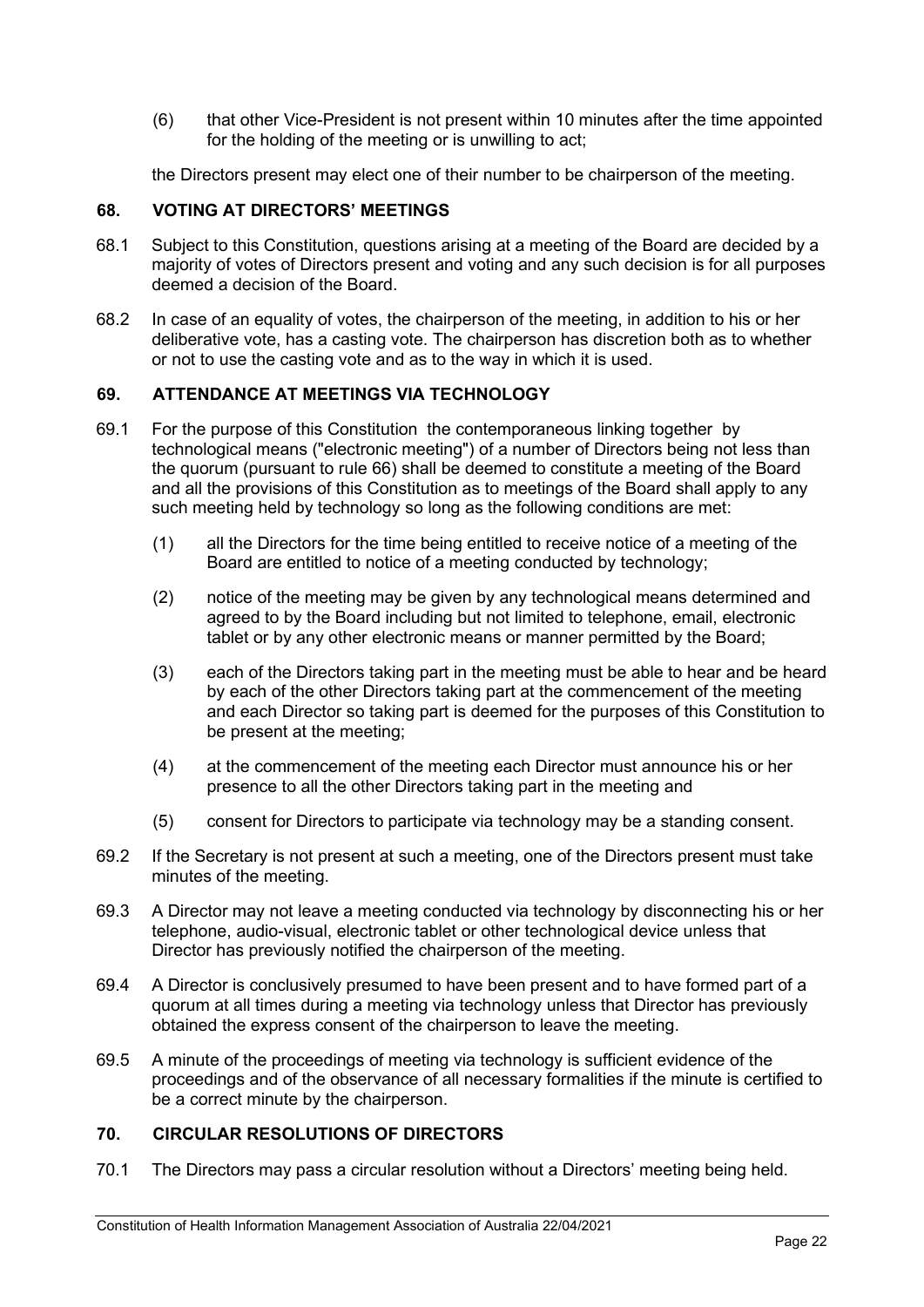- 70.2 A circular resolution is passed if all the Directors entitled to vote on the resolution sign or otherwise agree to the resolution in the manner set out in rules [70.3](#page-22-0) or [70.4.](#page-22-1)
- <span id="page-22-0"></span>70.3 Each Director may sign:
	- (1) a single document setting out the resolution and containing a statement that they agree to the resolution; or
	- (2) separate copies of that document, as long as the wording of the resolution is the same in each copy.
- <span id="page-22-1"></span>70.4 The Association may send a circular resolution by email to the Directors and the Directors may agree to the resolution by sending a reply email to that effect, including the text of the resolution in their reply.
- 70.5 A circular resolution is passed when the last Director signs or otherwise agrees to the resolution in the manner set out in rules [70.3](#page-22-0) or [70.4.](#page-22-1)

#### <span id="page-22-2"></span>**71. BOARD COMMITTEES**

- 71.1 Without limiting rules [77](#page-24-0) to [78.2](#page-24-1) inclusive, the Board may establish any Committees in any manner they think fit.
- 71.2 The Board may delegate any of their powers to Committees consisting of those Directors, Members or any other parties they think fit and may revoke the delegation at any time.
- 71.3 Any Committee formed under this rule [71](#page-22-2) must in the exercise of the powers so delegated conform to any regulations that may from time to time be imposed upon it by the Board.
- 71.4 Otherwise the meetings and proceedings of any Committee consisting of 2 or more Members are governed by the provisions in this Constitution regulating the meetings and proceedings of the Board.
- 71.5 The Board will determine the terms of reference, membership criteria and obligations of **Committees**

#### **72. ASSOCIATION ADMINISTRATION**

- <span id="page-22-3"></span>72.1 The Board may provide for the management and administration of the affairs of the Association in any manner they think fit.
- 72.2 Without limiting the operation of rule [72.1](#page-22-3) or rules [77](#page-24-0) to [78.2](#page-24-1) inclusive the Board may:
	- (1) appoint any managers or agents, fix their remuneration and delegate to them any of the powers vested in the Board; and
	- (2) authorise any Member to fill any vacancies in the Association.
	- (3) co-opt pro-bono advisors in skills areas identified as in need for time limited projects.

## **73. VALIDATION OF ACTS OF DIRECTORS**

73.1 All decisions of the Board are final and binding upon Members and all acts done at any meeting of the Board or of a Committee of the Board or by any person acting as a Director are, although it is afterwards discovered that there was some defect in the appointment or continuance in office of any of the persons concerned or that any of them were disqualified or were not entitled to vote, as valid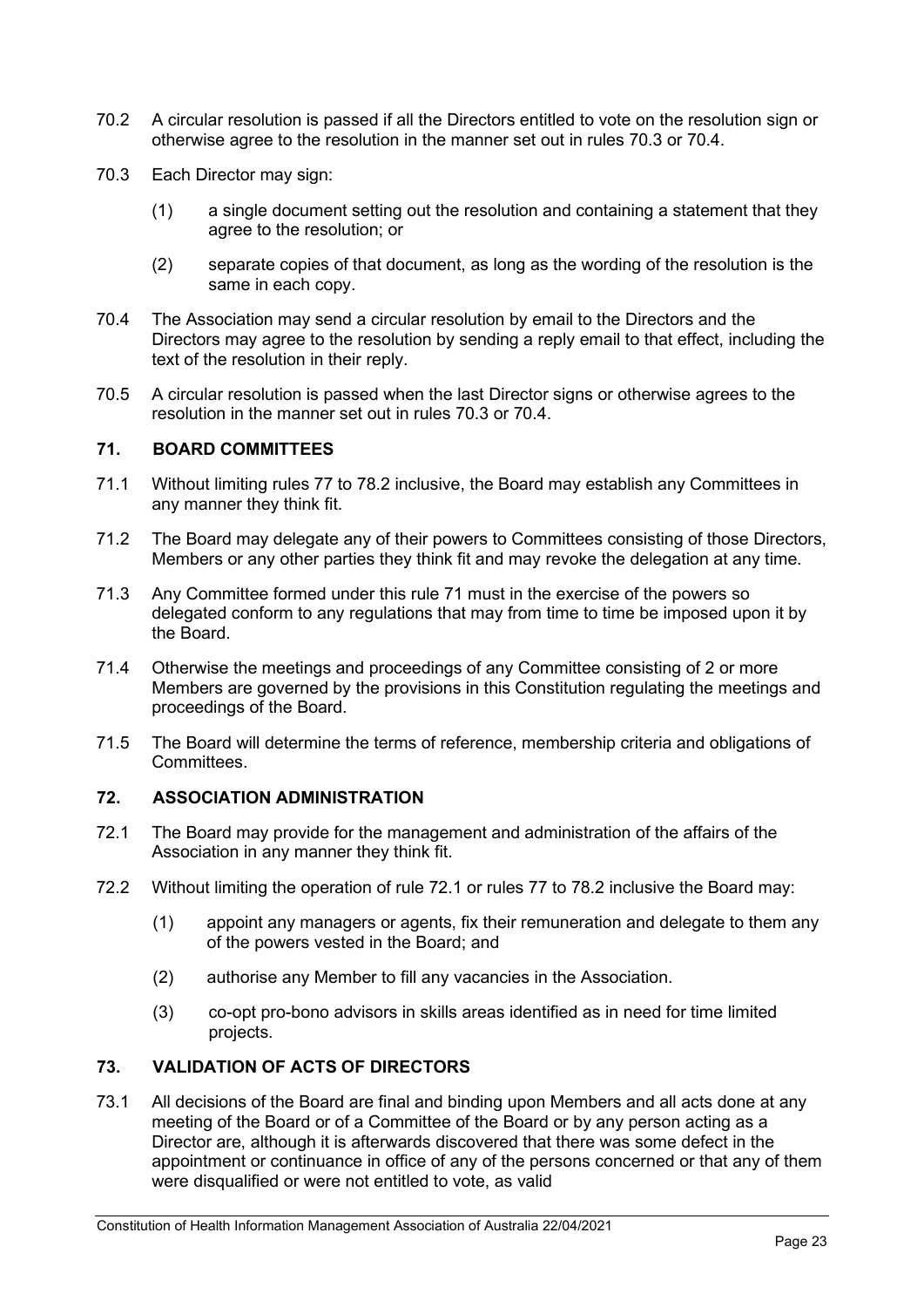## **DIRECTORS' INTERESTS**

#### **74. PROHIBITION ON BEING PRESENT OR VOTING**

- 74.1 Except to the extent permitted by the Law, a Director who has a material personal interest in a matter that is being considered at a meeting of the Board:
	- (1) must not be counted in a quorum;
	- (2) must not vote on the matter; and
	- (3) must not be present while the matter is being considered at the meeting.
- 74.2 If a Director who has a material personal interest in a matter that is being considered at a meeting of the Board is not prohibited by the Law from being present at the meeting and voting, the Director may be present, be counted in the quorum and may be heard but may not vote on the matter.

#### <span id="page-23-1"></span>**75. EXISTENCE OF INTEREST**

- 75.1 A Director may not hold any other office or place of profit under the Association in conjunction with the office of Director.
- <span id="page-23-0"></span>75.2 A Director may to the extent permitted by the Law:
	- (1) enter into contracts or arrangements or have dealings with the Association either as vendor, purchaser, mortgagee or otherwise; or
	- (2) be interested in any contract, operation, undertaking or business entered into undertaken or assisted by the Association or in which the Association is or may be interested.
- 75.3 The Director is not, because of entering into any relationship or transaction referred to in rul[e75.2:](#page-23-0)
	- (1) disqualified from the office of Director; or
	- (2) liable to account to the Association for any profit arising from the relationship or transaction by reason of being a Director of the Association or of the fiduciary relationship between the Director and the Association.
- 75.4 For the purpose of this rul[e75,](#page-23-1) "Association" includes any subsidiary of the Association and any other Association in which the Association or any subsidiary of the Association is or becomes a shareholder or is otherwise interested.

#### **76. DISCLOSURE OF INTEREST**

- 76.1 The nature of the Director's interest as referred to in rule [75.2](#page-23-0) must be disclosed by the Director before or at the meeting of Directors at which the question of entering into the contract or arrangement is first taken into consideration if the interest then exists or in any other case at the first meeting of the Directors after the Director becomes so interested.
- 76.2 It is the duty of a Director of the Association who is in any way whether directly or indirectly interested in a contract or proposed contract with the Association to declare the nature of his or her interest in accordance with the provisions of the Law.
- 76.3 It is the duty of a Director of the Association who holds any office or possesses any property whereby, whether directly or indirectly, duties or interests might be created in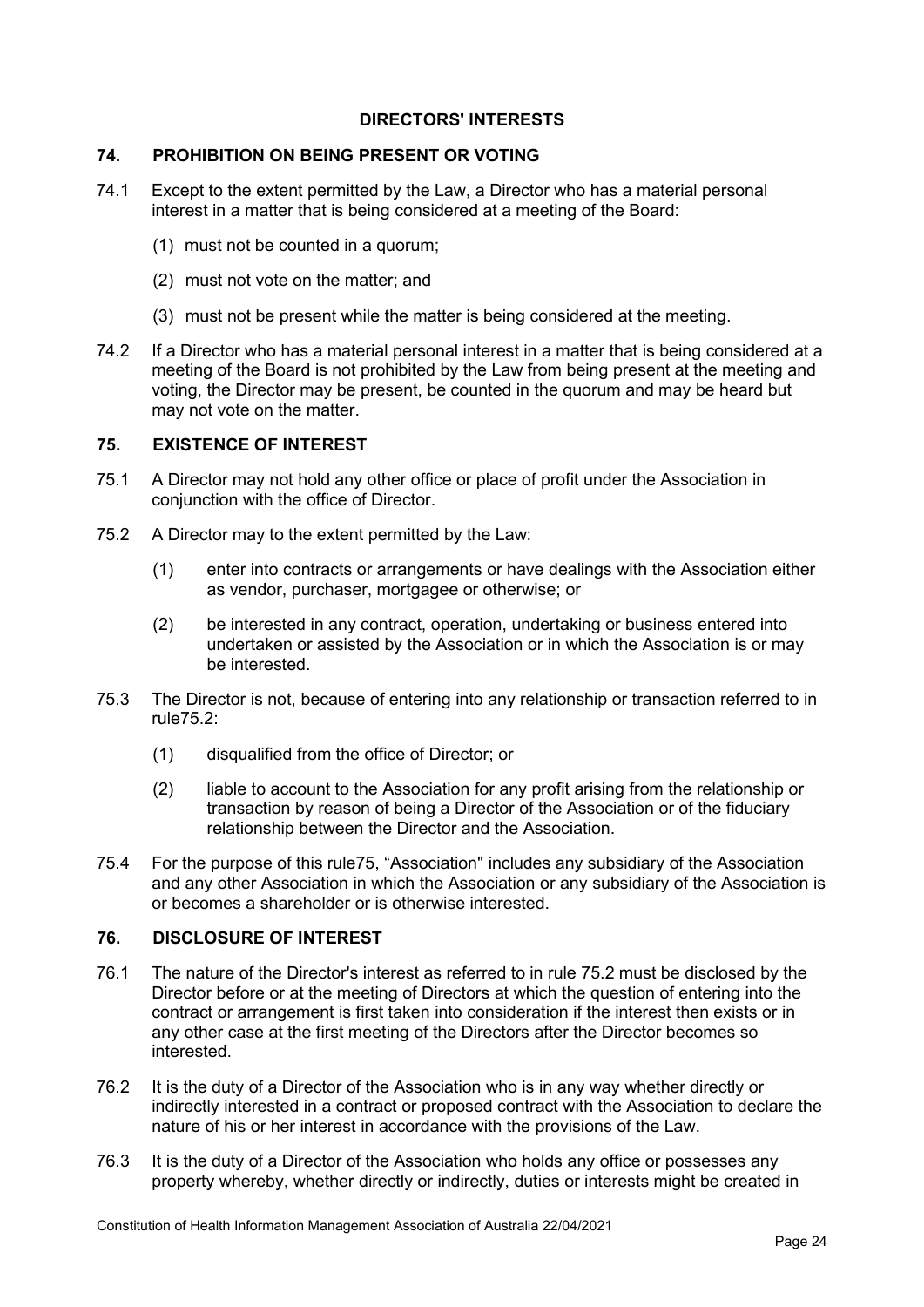conflict with his or her duties or interests as Director to declare the fact and the nature, character and extent of the conflict in accordance with the provisions of the Law.

#### **BRANCHES**

#### <span id="page-24-0"></span>**77. ESTABLISHMENT OF BRANCHES**

- 77.1 If interested Members wish to establish a Branch, they must first provide a submission to the Board for review and approval. No Branch may be established without the approval of the Board.
- 77.2 The Board may, at its sole discretion, initiate the establishment or dissolution of a Branch.

#### **78. MEMBERS OF BRANCHES**

- 78.1 The Members of the Association ordinarily resident in the relevant State or Territory, region or locality comprise the Branch Members.
- <span id="page-24-1"></span>78.2 A person ceases to become a Branch Member if they resign from HIMAA or subject to rule 12.

#### **79. ORGANISATION AND ADMINISTRATION OF BRANCHES**

- 79.1 The organisation and administration, including the financial arrangements between the Branch and the Board, and the amalgamation of Branches, are governed by the Branch Terms of Reference.
- 79.2 There is one set of Branch Terms of Reference which are approved and/or amended from time to time by the Board.
- 79.3 The Board will provide for the management and administration of the affairs of the Association in any Branch in the manner they think fit such that the Board may:
	- (1) establish any Branches;
	- (2) appoint any Members of the Association to be a Member of a Branch;
	- (3) establish any Branch Committees on such terms as the Board determines;
	- (4) appoint any managers or agents, fix their remuneration and delegate to them any of the powers vested in the Board;
	- (5) authorise the Members for the time being of the Branch to fill any vacancies on it and to act despite vacancies;
	- (6) remove members of Branch Committees on such terms as the Board determines; and
	- (7) dissolve a Branch or Branch Committee on such terms as the Board determines.
- 79.4 The Board may remove any person appointed to a Branch under rule [72.1](#page-22-3) and may revoke or vary the delegation of a person so affected as the Board sees fit.

#### **OTHER ADMINISTRATION**

## **INADVERTENT OMISSIONS**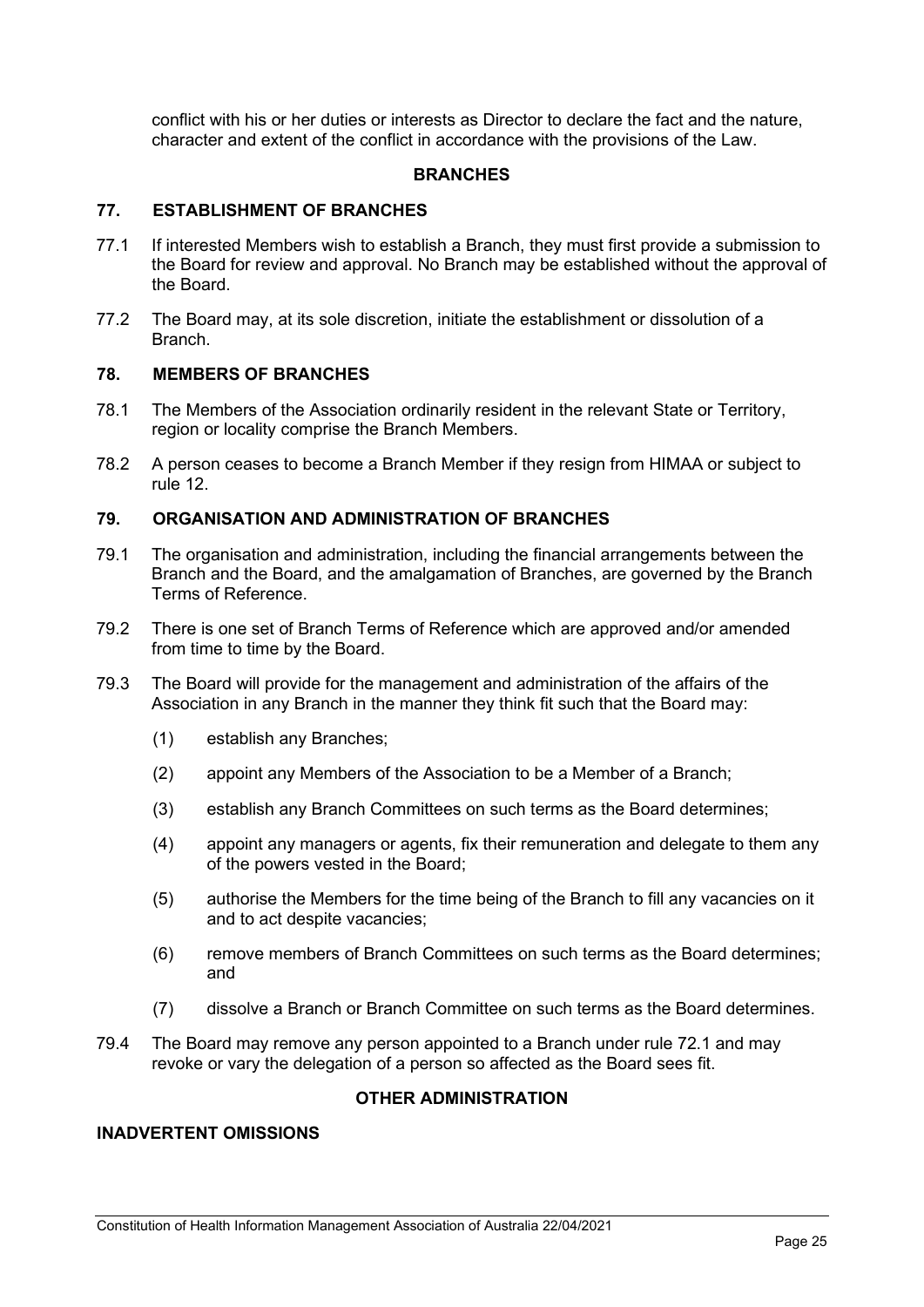#### **80. FORMALITIES OMITTED**

If some formality required by this Constitution is inadvertently omitted or is not carried out the omission does not invalidate any resolution, act, matter or thing which but for the omission would have been valid. The decision of the Board is final and binding on all Members.

#### **SECRETARY**

#### **81. TERMS OF OFFICE OF COMPANY SECRETARY**

A Secretary of the Association holds office on such terms and conditions, as to remuneration and otherwise, as the Board determines. The CEO of the Association may be appointed to this office in accordance with rule [55.](#page-18-1)

#### **MINUTES**

## **82. MINUTES TO BE KEPT**

- <span id="page-25-1"></span><span id="page-25-0"></span>82.1 The Board must carry out the obligations imposed on the Association by the Law to cause:
	- (1) minutes of all proceedings of general meetings and of meetings of its Directors to be entered, within 1 month after the relevant meeting is held, in documentation maintained for that purpose in a safe, secure, enduring and accessible form; and
	- (2) those minutes to be authorised by the chairperson of the meeting at which the proceedings took place or by the chairperson of the next succeeding meeting.
- 82.2 Without limiting rule [82.1](#page-25-0)[\(1\)](#page-25-1) the Directors must cause minutes to be made of:
	- (1) all appointments of officers and servants;
	- (2) the names of the Directors present at all meetings of the Board and the Association; and
	- (3) the method by which a meeting of the Board was held.

#### **ACCOUNTS, AUDIT AND RECORDS**

#### **83. ACCOUNTS**

- 83.1 The Board must cause proper accounting and other records to be kept in accordance with the Law
- 83.2 The Board must distribute copies of every profit and loss account and balance sheet as required by Law.

#### **84. AUDIT**

- 84.1 A registered company auditor must be appointed.
- 84.2 The remuneration of the auditor must be fixed and the auditor's duties regulated in accordance with the Law.

#### **85. RIGHTS OF INSPECTION**

Subject to the Law, the Board will determine whether and to what extent, and at what times and places and under what conditions, the records and other documents of the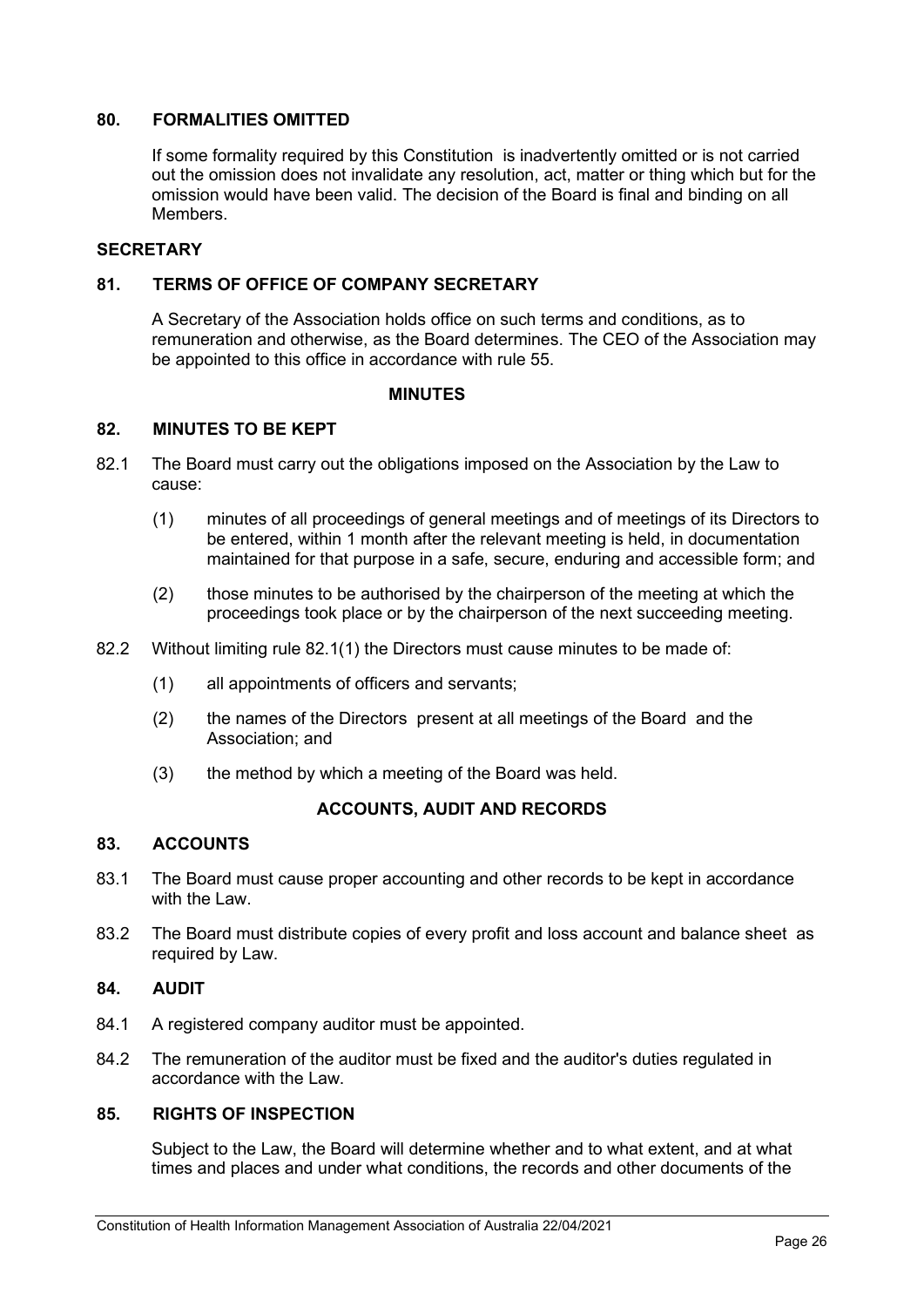Association or any of them are open to the inspection of Members, and a Member other than a Director does not have the right to inspect any document of the Association except as provided by Law or authorised by the Directors or by the Association in general meeting.

#### **NOTICES**

#### <span id="page-26-0"></span>**86. SERVICE OF NOTICES**

A notice may be given by the Association to any Member either by serving it on the Member personally or by sending it by post or electronic transmission to the Member at the address shown in the Register or the address or other such contact details (such as email address) supplied by the Member to the Association for the giving of notices.

#### <span id="page-26-1"></span>**87. METHOD OF SERVICE**

- 87.1 A notice given in accordance with this rule [87](#page-26-1) takes affect when it is taken to be received:
	- (1) if hand delivered, on delivery;
	- (2) if sent by express post, on the Business Day three (3) days after the date of posting;
	- (3) if sent by facsimile, when the sender's facsimile system generates a message confirming successful transmission of the entire notice, but if the delivery, receipt or transmission is not on a Business Day or is after 5.00pm AES/DT on a Business Day, the notice is taken to be received at 9.00am AES/DT on the next Business Day; or
	- (4) in accordance with the Electronic Transactions Act 1999, if a notice is sent by any form of electronic communication, the time of receipt of the [electronic](http://www.austlii.edu.au/au/legis/cth/consol_act/eta1999256/s5.html#electronic_communication)  [communication,](http://www.austlii.edu.au/au/legis/cth/consol_act/eta1999256/s5.html#electronic_communication) is the time when the [electronic communication](http://www.austlii.edu.au/au/legis/cth/consol_act/eta1999256/s5.html#electronic_communication) becomes capable of being retrieved by the [addressee](http://www.austlii.edu.au/au/legis/cth/consol_act/eta1999256/s5.html#addressee) at an electronic address designated by the [addressee](http://www.austlii.edu.au/au/legis/cth/consol_act/eta1999256/s5.html#addressee) whether the notice has been read or not.

#### **88. PERSONS ENTITLED TO NOTICE OF GENERAL MEETING**

- 88.1 Notice of every general meeting must be given in the manner authorised by rules [16,](#page-9-0) [86](#page-26-0) and [87](#page-26-1) to:
	- (1) every Member; and
	- (2) the auditor for the time being of the Association.
- 88.2 No other person is entitled to receive notice of general meetings.

#### **INDEMNITY AND INSURANCE**

#### <span id="page-26-2"></span>**89. INDEMNITY**

To the extent permitted by the Law, the Association indemnifies:

- (1) every person who is or has been a Director or an officer of the Association; and
- (2) where the Board considers it appropriate to do so, any person who is or has been an officer of a related body corporate of the Association;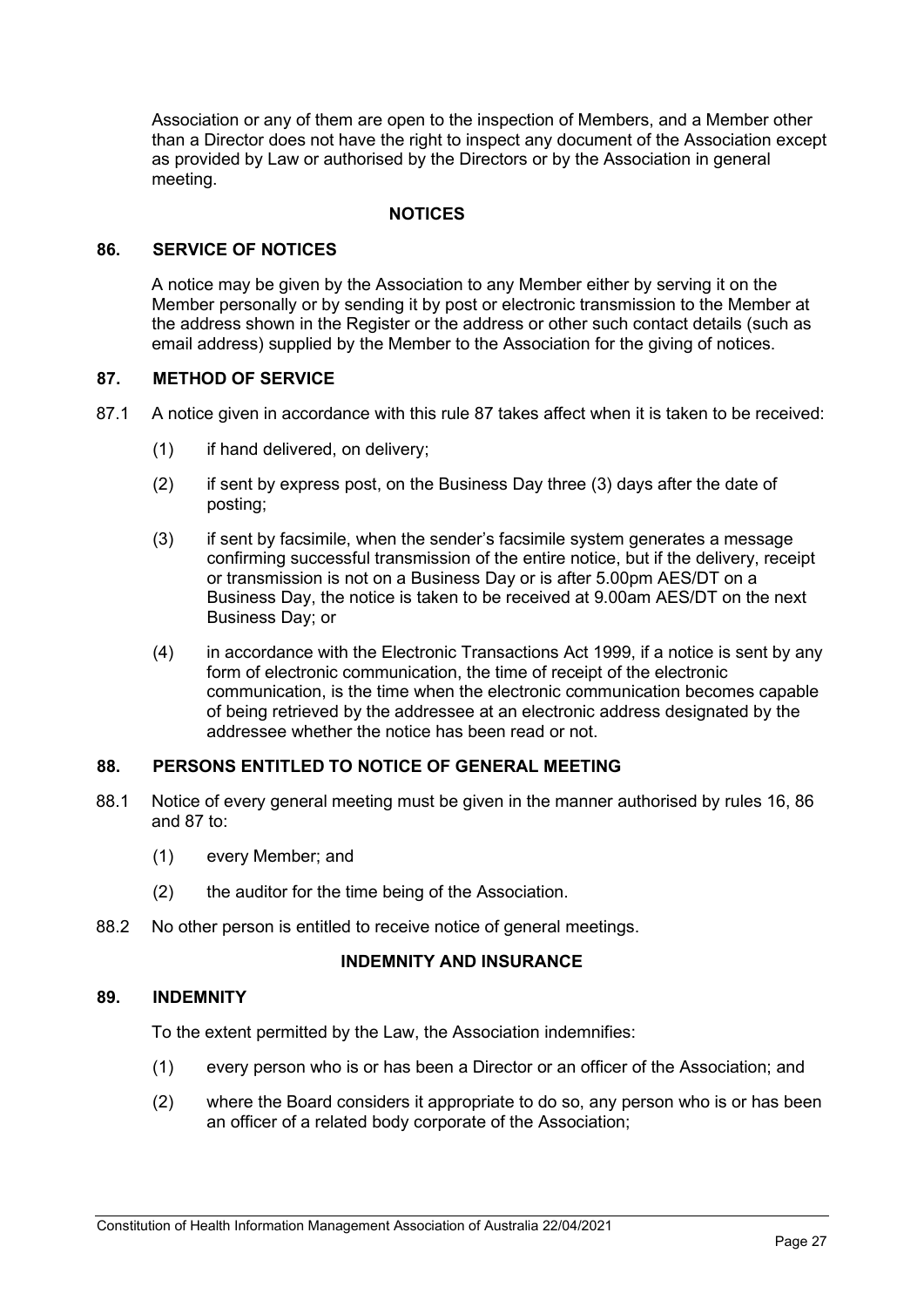against any liability incurred by that person in his or her capacity as an officer of the Association or of the related body corporate (as the case may be):

- (3) to any other person (other than the Association or a related body corporate) unless the liability arises out of conduct involving a lack of good faith or fiduciary abrogation; and
- (4) for costs and expenses:
	- (a) in defending proceedings, whether civil or criminal, in which judgment is given in favour of the person or in which the person is acquitted; and
	- (b) in connection with an application in relation to those proceedings, in which the Court grants relief to the person under the Law.

#### **90. INSURANCE**

To the extent permitted by Law, where the Board considers it appropriate to do so, pay or agree to pay a premium in respect of a contract insuring a person who is or has been an officer of the Association against any of the following liabilities incurred by the person as such an officer, namely any liability which does not arise out of conduct involving a wilful breach of duty in relation to the Association.

## <span id="page-27-0"></span>**91. DIRECTOR VOTING ON CONTRACT OF INSURANCE**

Despite anything in this Constitution, a Director is not precluded from voting in respect of any contract or proposed contract of insurance merely because the contract insures or would insure the Director against a liability incurred by the Director as an officer of the Association or of a related body corporate.

#### **92. MEANING OF "OFFICER"**

For the purposes of rules [89](#page-26-2) to [91](#page-27-0) inclusive, "officer" means a Director, Secretary or CEO.

#### **WINDING UP**

#### **93. WINDING UP**

- <span id="page-27-1"></span>93.1 If upon the winding up or dissolution of the Association, any property remains, after satisfaction of all its debts and liabilities, that property must not be paid to or distributed among the Members of the Association, but must be given or transferred to some other institution or institutions determined by the Members of the Association at or before the time of dissolution.
- 93.2 If the Members do not make the necessary determination under rule [93.1,](#page-27-1) the Association may apply to the Supreme Court to determine the institution or institutions.
- 93.3 No institution is eligible to receive property under this rule 93 unless:
	- (1) it has objects similar to the objects of the Association;
	- (2) its constitution prohibits the distribution of its or their income and property among its or their members to an extent at least as great as is imposed on the Association under rule [4;](#page-3-6) and
	- (3) its income is exempt under the *Income Tax Assessment Act 1936*.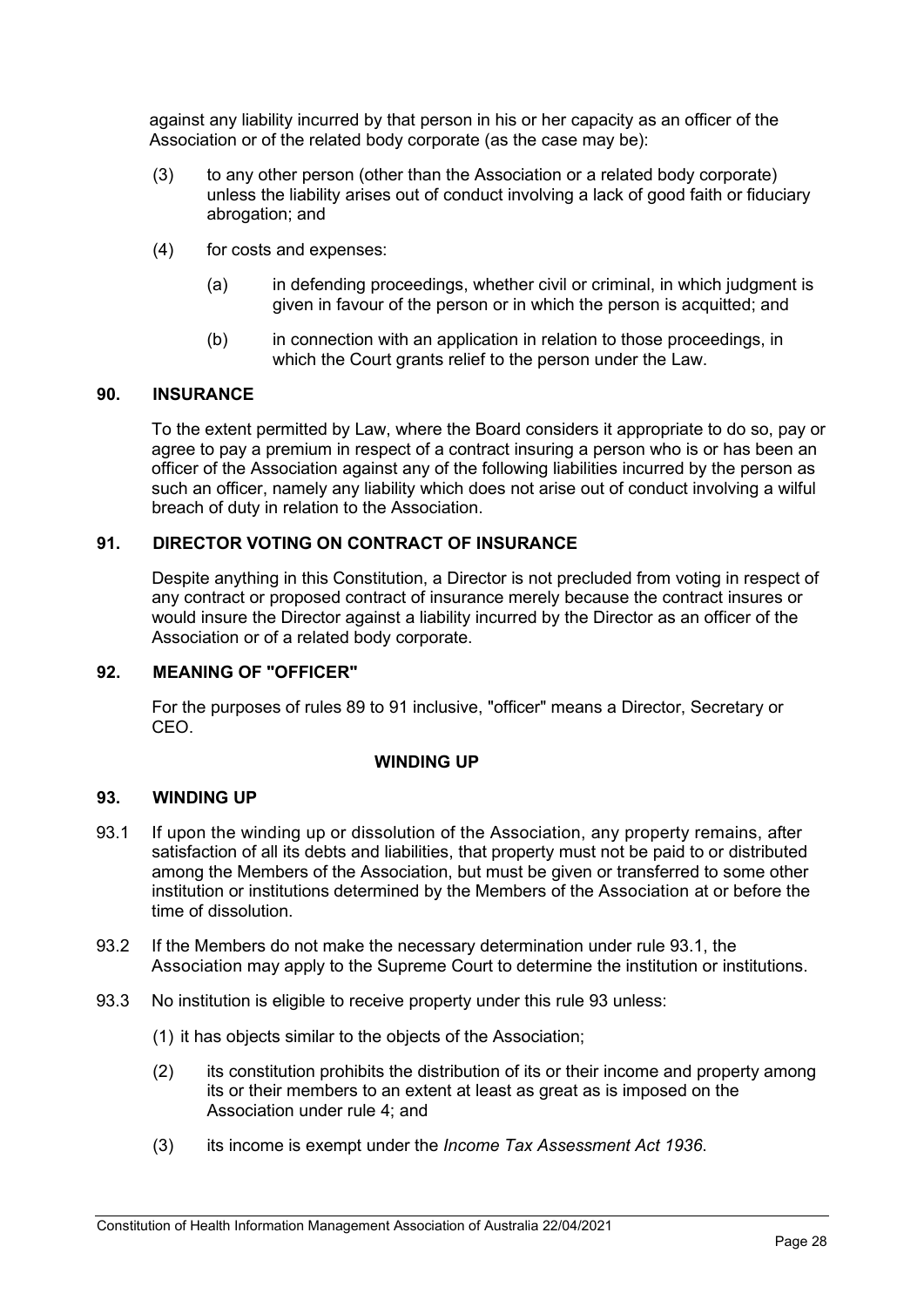# **Addendum 1 Amendments History**

| <b>Clause</b> | <b>Previous version</b>                                                                                                                                                                | <b>Amended version</b>                                                                                                                                                                                                                                                                                                                                                                                                                                                                                    | Deleted clause/<br>wording | <b>Approval</b><br>method                     | <b>Date</b> |
|---------------|----------------------------------------------------------------------------------------------------------------------------------------------------------------------------------------|-----------------------------------------------------------------------------------------------------------------------------------------------------------------------------------------------------------------------------------------------------------------------------------------------------------------------------------------------------------------------------------------------------------------------------------------------------------------------------------------------------------|----------------------------|-----------------------------------------------|-------------|
| 39.3          | The Board must comprise of:<br>(1) no less than 75% Full, Fellow<br><b>Members or Life Members:</b><br>and<br>(2) up to 25% of Board<br>membership can be Senior<br>Associate Members. | The Board must comprise of:<br>(1) No less than 50% Full,<br>Fellow or Life members<br>(2) Up to 2 Senior Associate<br><b>Board Members</b><br>(3) Up to 2 Board members<br>who have been selected<br>for their specialised<br>acumen for example<br>finance, governance,<br>education, or other area of<br>deficiency. Such skill set<br>as deemed by the board to<br>have significant value to<br>the overall function of the<br>board and application of<br><b>HIMAA strategic plan</b><br>objectives. |                            | Special<br>Resolution<br>55 <sup>th</sup> AGM | 06.11.2020  |
| 40.2          | A Director holds office until the<br>termination of the 2 <sup>nd</sup> annual general<br>meeting held after his or her<br>election.                                                   | A Director holds office until the<br>termination of the 3rd annual<br>general meeting held after his or<br>her election                                                                                                                                                                                                                                                                                                                                                                                   |                            | Special<br>Resolution<br>55 <sup>th</sup> AGM | 06.11.2020  |
| 40.3          | A retiring Director is eligible for re-<br>election but may not serve more<br>than four (4) consecutive terms.                                                                         | A retiring Director is eligible for re-<br>election but may not serve more<br>than three (3) consecutive terms.                                                                                                                                                                                                                                                                                                                                                                                           |                            | Special<br><b>Resolution</b><br>55th AGM      | 06.11.2020  |

Constitution of Health Information Management Association of Australia dv003 22/04/2021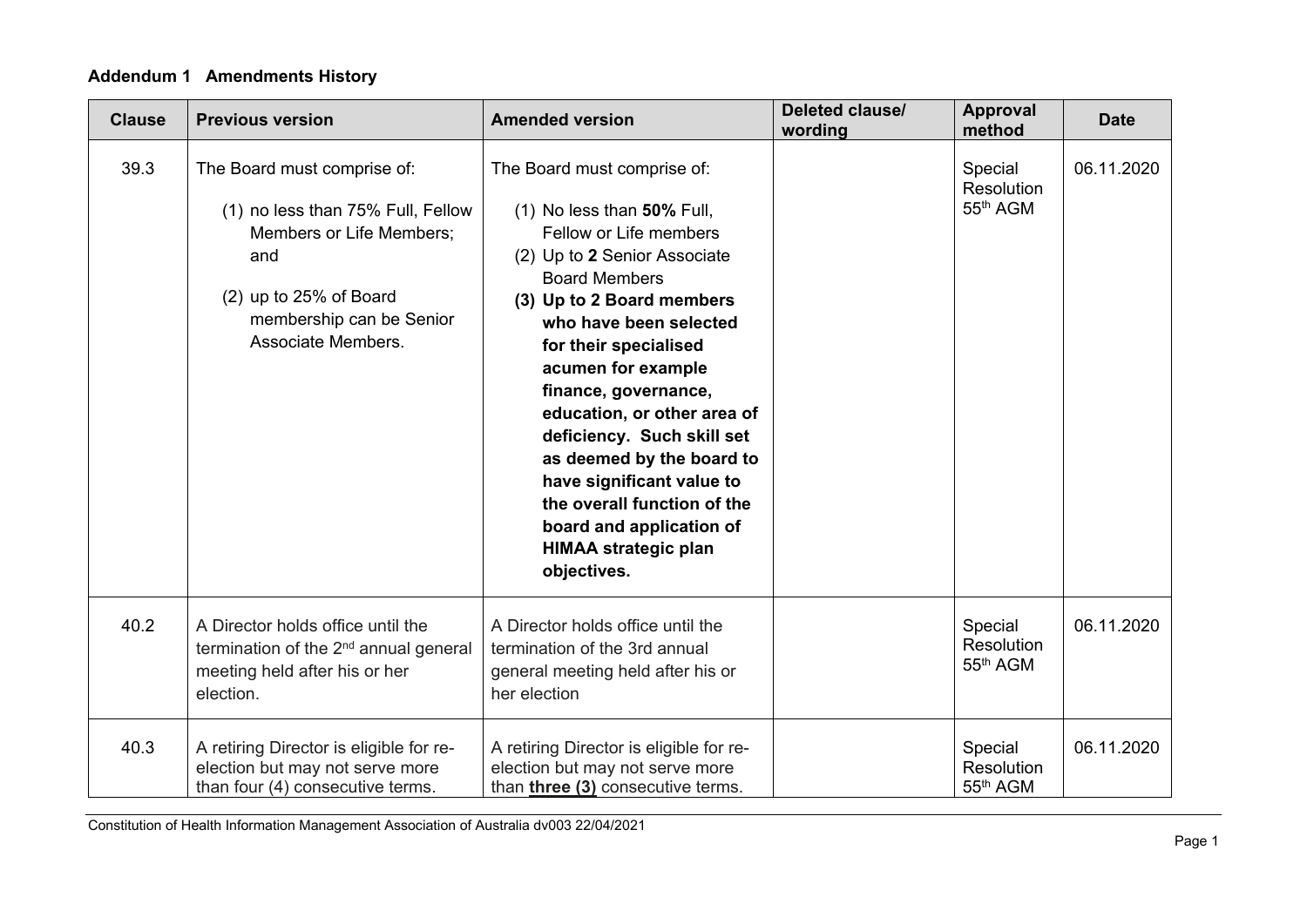| 47.1 | An Office Bearer holds office for a<br>two year period                                                                                                                                                                                                                                                                                                                                                                                                                                          | An Office Bearer holds office for a<br>three year period                                                                                                                                                                                                                                                                                                                                                                                                                                           | Special<br>Resolution<br>55 <sup>th</sup> AGM | 06.11.2020 |
|------|-------------------------------------------------------------------------------------------------------------------------------------------------------------------------------------------------------------------------------------------------------------------------------------------------------------------------------------------------------------------------------------------------------------------------------------------------------------------------------------------------|----------------------------------------------------------------------------------------------------------------------------------------------------------------------------------------------------------------------------------------------------------------------------------------------------------------------------------------------------------------------------------------------------------------------------------------------------------------------------------------------------|-----------------------------------------------|------------|
| 47.2 | Except with the unanimous consent<br>of the Board, a person must not be<br>elected to the office of President for<br>more than 2 successive terms and<br>each term should not exceed a<br>period of two years.                                                                                                                                                                                                                                                                                  | Except with the unanimous consent<br>of the Board, a person must not be<br>elected to the office of President for<br>more than 3 successive terms and<br>each term should not exceed a<br>period of <i>three</i> years.                                                                                                                                                                                                                                                                            | Special<br>Resolution<br>55th AGM             | 06.11.2020 |
| 39.3 | The Board must comprise of:<br>(1) No less than 50% Full,<br>Fellow or Life members<br>(2) Up to 2 Senior Associate<br><b>Board Members</b><br>(3) Up to 2 Board members who<br>have been selected for their<br>specialised acumen for<br>example finance,<br>governance, education, or<br>other area of deficiency.<br>Such skill set as deemed by<br>the board to have significant<br>value to the overall function<br>of the board and application<br>of HIMAA strategic plan<br>objectives. | The Board must comprise of:<br>(1) No less than 50% Full,<br>Fellow or Life members; and<br>(2) Up to 2 Senior Associate<br>Board Members; and<br>(3) Up to 2 Board members who<br>have been selected for their<br>specialised acumen for<br>example finance,<br>governance, education, or<br>other area of<br>deficiency. Such skill set as<br>deemed by the board to<br>have significant value to the<br>overall function of the board<br>and application of HIMAA<br>strategic plan objectives. | C Lee<br>(HIMAA<br>President to<br>CEO email) | 13.04.2021 |
| 39.3 | The Board must comprise of:                                                                                                                                                                                                                                                                                                                                                                                                                                                                     | The Board must comprise of:                                                                                                                                                                                                                                                                                                                                                                                                                                                                        | Email:                                        | 13.04.2021 |